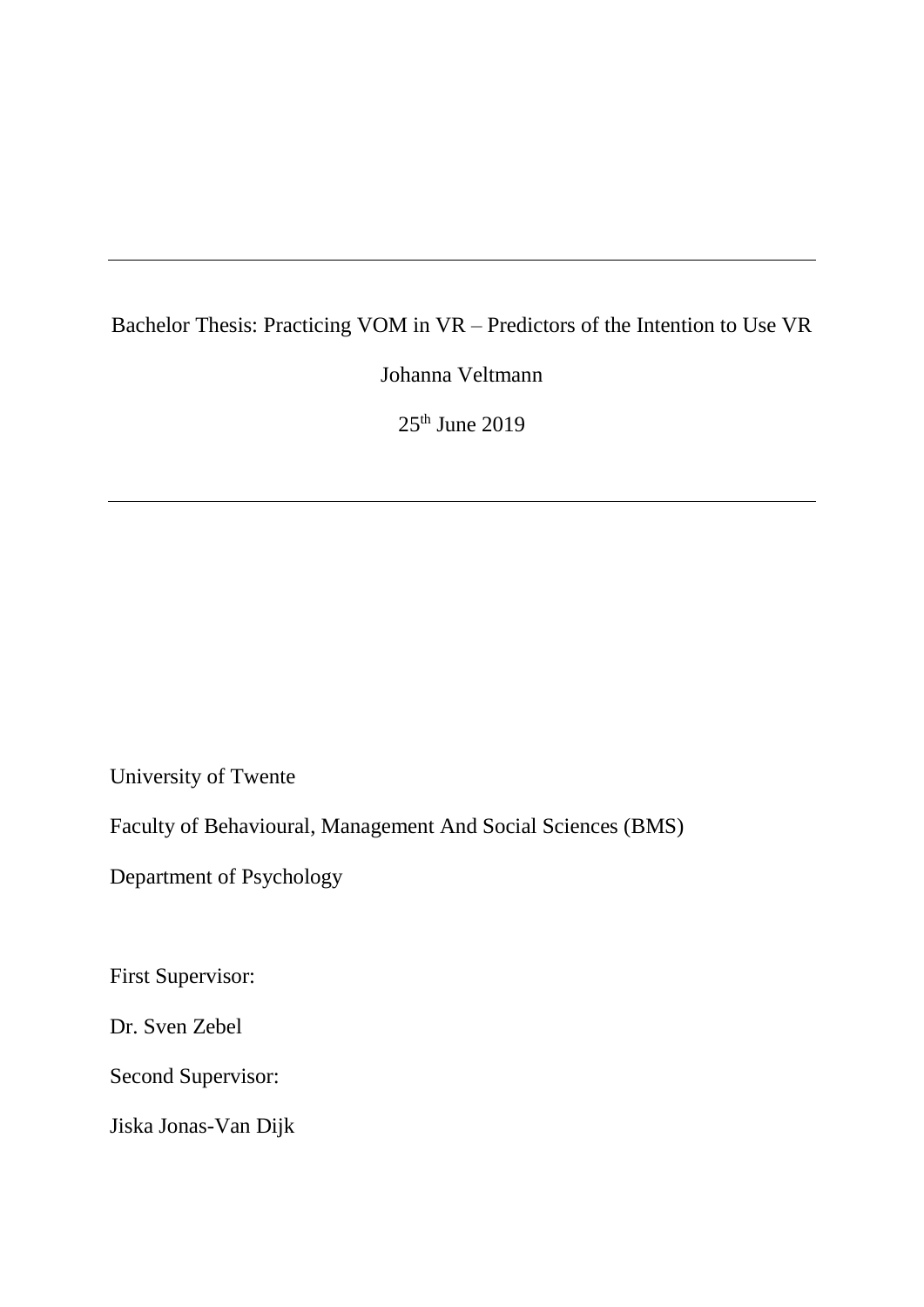#### Abstract

The study deals with factors predicting the Use of Virtual Reality (VR) as preparation for Victim-offender Mediation (VOM). It is useful in order to remove occurring insecurities about the process and feelings of anger and anxiety. Factors are taken from the Technology Acceptance Model (TAM) and the Theory of Planned Behaviour (TPB). Additionally, the factors knowledge and involvement with VR and personal innovativeness in the domain of technology are tested which were included in neither TAM nor TPB. It was part of the research to find out if those factors predict the intention to use VR to get acquainted with VOM, as limited knowledge about this specific topic is known so far. The factors perceived ease of use, perceived behavioural control, perceived usefulness, personal innovativeness and knowledge and involvement of the user were expected to predict the intention to use VR to get acquainted with VOM. Furthermore, an interaction effect with anxiety and anger was predicted. An online survey was conducted with students and people from the researcher's network (N=110). An imaginary crime scenario was presented to them, and they were introduced to the VR application. Afterward, they had to answer questions regarding their opinion on this technology and their intention to use the VR application and intention to participate in VOM in general. Results were in line with the expectations, perceived ease of use of the VR application, perceived usefulness of the VR application and personal innovativeness in the domain of technology are positive predictors for the intention to use VR to get acquainted with VOM. However, perceived behavioural control of the VR application and knowledge and involvement with VR were no predictors. An interaction effect between the knowledge and involvement and Anger and was found. A revision of the study by actually using VR would be useful to complement other studies and add to the further development of VOM as proper preparation is an important factor for sufficient participation in the process.

Keywords: VR TAM VOM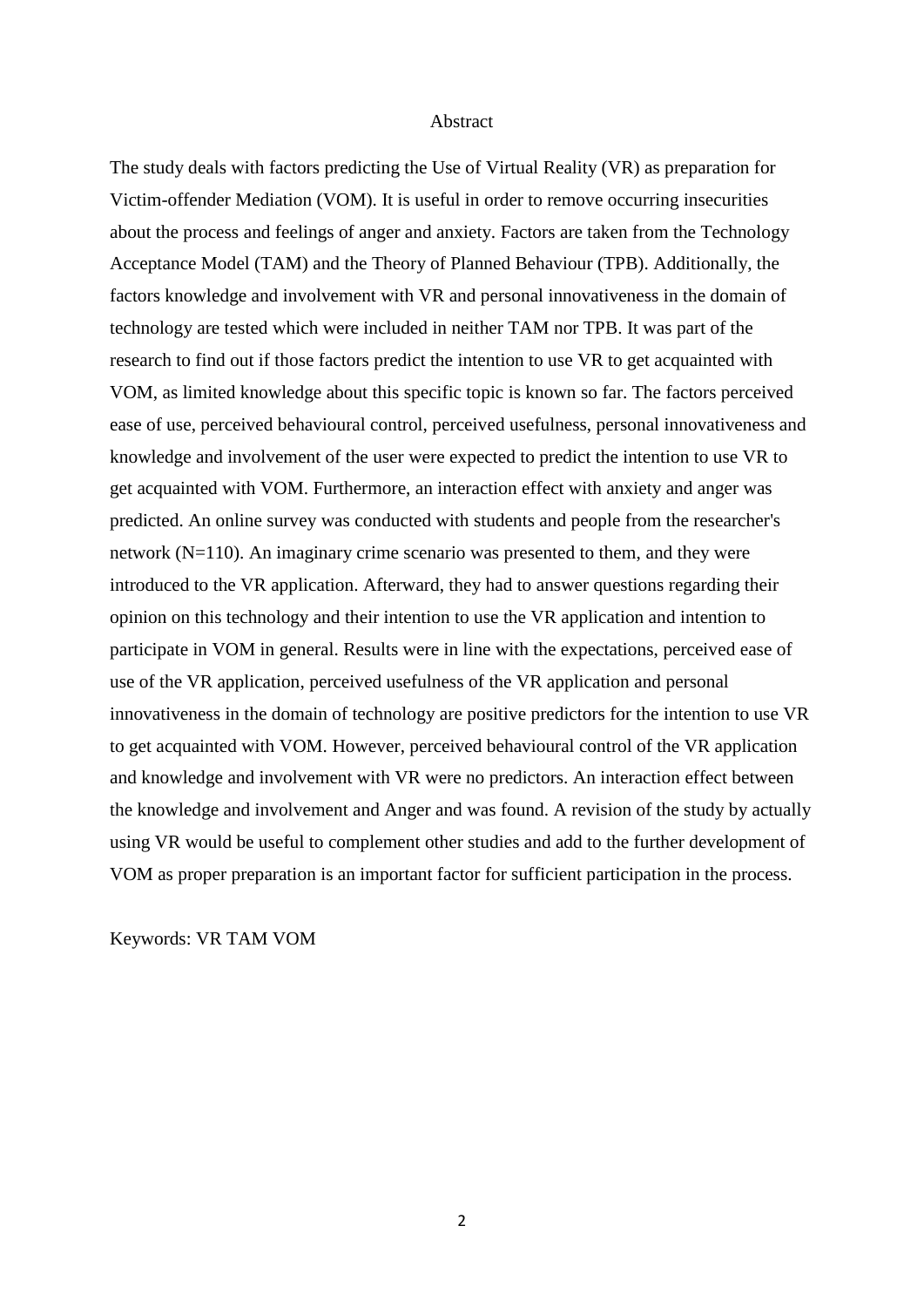Already in the 1970s, many criminal justice systems offered opportunities regarding restorative justice (RJ), which gave victims and offenders the possibility to have voluntary contact together with a mediator who supports and leads the conversation (Hansen  $\&$ Umbreit, 2018). RJ defines a process which focuses on the victim, offender, and the surrounding community instead of simply punishing the offender (Zehr, 2015). It should lead to a more sustainable outcome (Zehr, 2015. One form of restorative justice is called Victim-Offender Mediation (VOM) (Zebel, Schreurs, & Ufkes, 2017).

VOM is useful to help victims to meet the offender in a secure and organized environment, in which the offender is made accountable for his/her behaviour (Umbreit, Coates, & Vos, 2004). VOM reduced the chance of reoffending in cases, in which both victim and offender were willing to meet each other for mediation (Sherman, Strang, Mayo-Wilson, Woods, & Ariel, 2015). Sherman et al. (2015) even made clear that Victim-offender conferencing is applicable in both minor assaults and mayor assault, as especially in more emotional and more violent crimes (compared to property crimes), the effect size of restorative justice increased, and the higher intensity of the process could reduce recidivism. As conferencing and mediation have some similarities, those findings could also be used for VOM. The positive effects for both victim and offender which are resulting from VOM are, therefore, for example, the emotional restoration of the crime and also a decreasing danger of reoffending (Zebel et al., 2017).

Also, it is possible to restore the victim's sense of justice during mediation, and the possibility is given to reach a certain degree of safety. Thus, the victim can deal with the crime happened appropriately (Paul & Schenck-Hamlin, 2017). In addition, it can be assumed that the offender can compensate for his behaviour in an emotional and a material manner as it is common that VOM causes a restitution agreement or an apology (Hansen & Umbreit, 2018). According to research, over 90% of VOM sessions result in a restitution agreement (Umbreit et al., 2004). The process itself facilitates closure and an open conversation about what has happened. The victim might have the desire to cope with the experience, move on, and the uncertainty about the situation through, e.g., social support can be decreased (Paul & Schenck-Hamlin, 2017). Needs of victims might differ, and the experiences might require different approaches.

Overall, the responses to VOM are positive, as mediation leads to mutual agreements in 70% of the cases in the Netherlands (Doorverwijzen., n.d.). Furthermore, Hansen & Umbreit (2018) found out that in the Netherlands 70%-80% of the victims who took part in a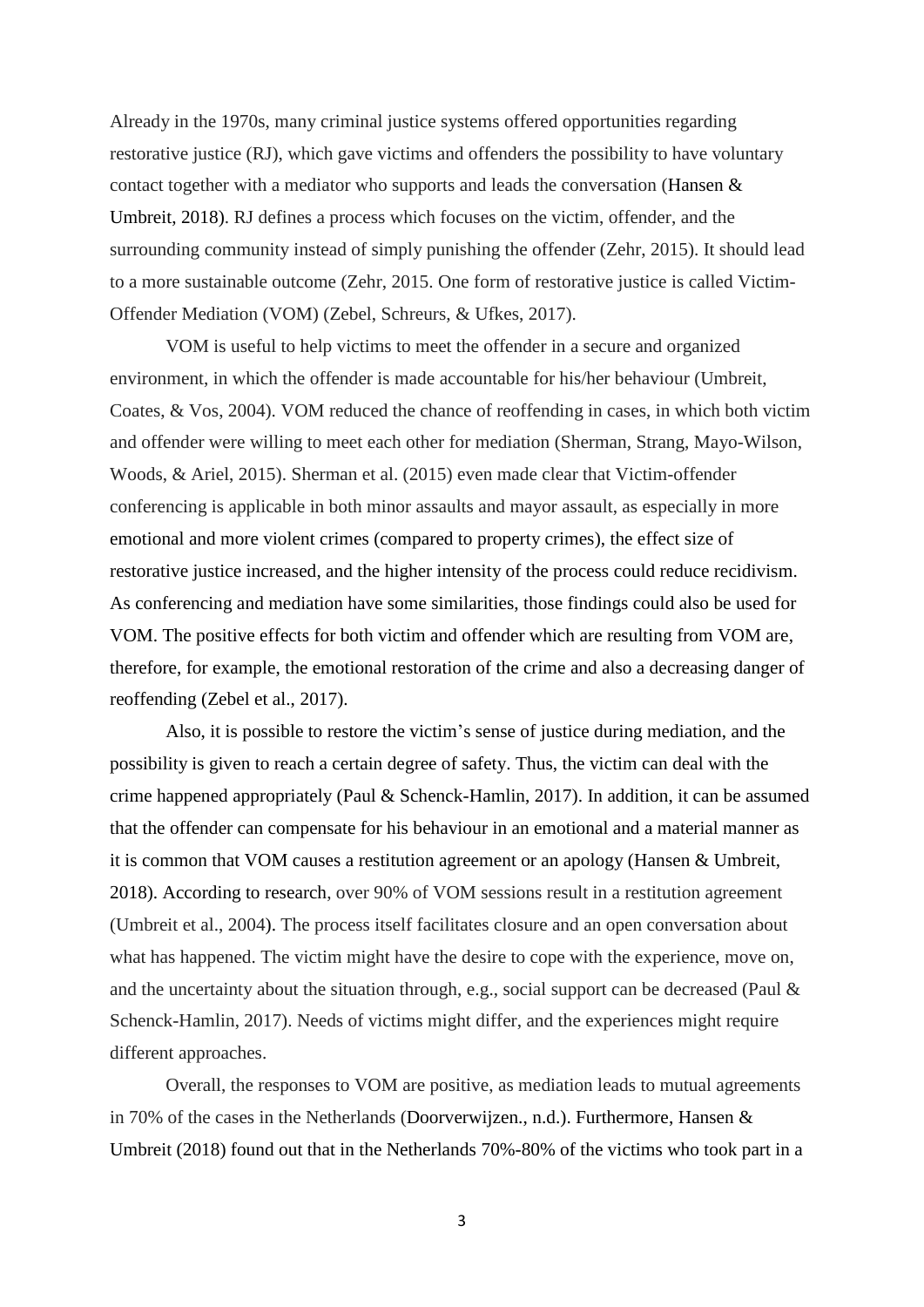restorative justice process received an apology and the minority stated that they felt worse after taking part (6-10%).

However, responses to VOM are not necessarily positive, always. Daly (2006) declares that to conduct VOM, a set of ideals about justice based on empathy and generosity has to be established. Additionally, it is not generalised which practices are part of the restorative justice process, and it is difficult to define restorative justice. Therefore, responses can differ as it might also be difficult to adapt the procedure to all the different kinds of cases (Daly, 2006; Choi, Green, & Kapp, 2010). As victims might expect a different behaviour of the offender, the disappointment of an unfulfilled expectation could lead to a negative outcome of the process; reasons for this could be missing preparation for example (Daly, 2006; Choi et al., 2010). The overall process is limited by the abilities and interests of the offender and the victim. Insensitive treatment of the victim might lead to feelings of guilt of the victim. The victim might not show its true emotions and it should be prevented that he/she is pressured or intimidated by the mediator, the offender or relatives (Choi et al., 2010; Choi, Gilbert, & Green, 2013). Therefore, it is unclear if either restorative justice or conventional justice leads to a better outcome, and further research is needed at this point (Sherman et al., 2015). Although Hansen & Umbreit (2018) revealed that VOM is broadly effective, more recent research has to be conducted, to get a new impression of the positive aspects for victim and offender and the cost-effectiveness.

For example, it can be argued that it is needed to define factors influencing the participation of victims, as the process can be adapted to those predictors, and more people might decide to take part (Wyrick & Constanzo, 1999). Therefore, it is necessary that participation is voluntarily, and participants should not be manipulated or forced to take part in VOM as this could impact the process negatively (Paul & Schenck-Hamlin, 2017). Hansen & Umbreit (2018) show that voluntariness is needed in order to ensure that the process is victim-centered. The needs of the victims have to be researched, as they might be of emotional and informal nature and can positively impact the victim's further coping with the crime, while for the offender it might cause less criminal behaviour in the future by focusing on both victim's and offender's needs (Umbreit et al., 2004). The information about the needs of the victim and offender can promote participation and adopt the process towards those needs.

Even though the participation rates are rising, participation rates of victims are just in the range between 40 and 60 percent (Hansen & Umbreit, 2018). Participants often consider the mediation process as helpful, and rates of reoffending decrease (Umbreit et al., 2004).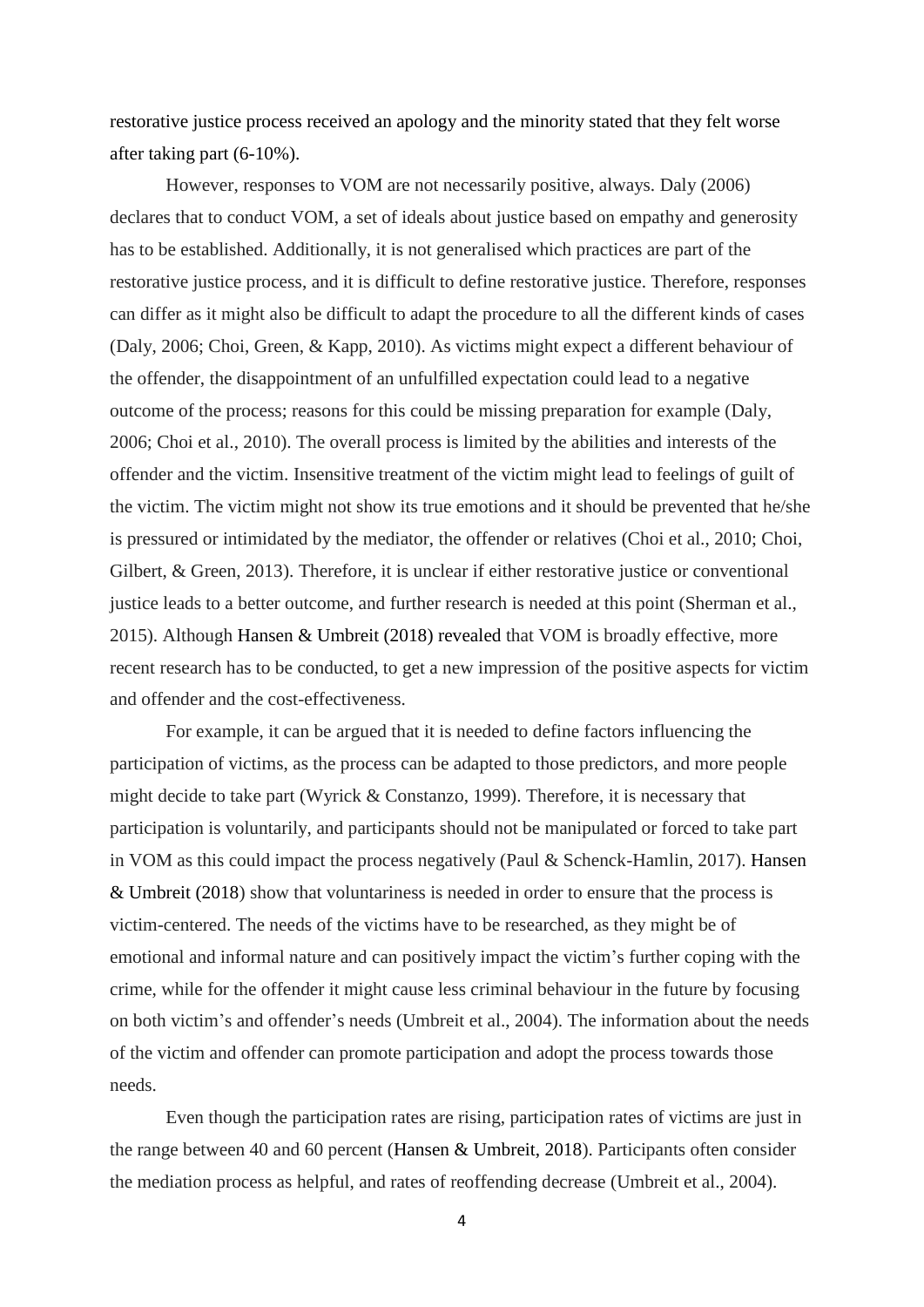Also, levels of anxiety can be removed during the process (Doorverwijzen., n.d.). Therefore, further effort should be made to promote this kind of restorative justice and define predictors to participate. Additionally, other support can be useful to prepare the victim for the process, as other factors can prevent the victim from not taking part. Those factors need to be targeted and solved to promote easy participation. For example, Paul and Schenck-Hamlin (2017) found out that some victim-related factors that hinder participation are uncertainty about the process, including being nervous or angry (inability to control emotions). Also, anxiety can be assumed to be a factor preventing victims from taking part as they are still emotionally unstable due to the crime (Paul & Schenck-Hamlin, 2017). Another important stressor is that feelings of anger and isolation might cause the need for social support and therefore, the process would be needed in order to promote closure and restoration (Paul & Schenck-Hamlin, 2017; Hansen & Umbreit, 2018; Choi et al., 2010). Hansen & Umbreit (2018) found out that common reasons to not participate were that the crime seems too trivial to invest time, fear, that the victim preferred a harder punishment for the offender and also, a long time gap after the crime provided as a reason for not participating. The negative points should be discussed and the development of VOM should be accelerated.

Insecurities might exist about the process itself as victims might be badly prepared regarding the procedure and the possible outcomes (Daly, 2006; Choi et al., 2010). Therefore, unachievable hopes and expectations might lead to disappointment (Hansen & Umbreit, 2018). Also, it is possible that the victim is pressured to agree or had the feeling that emotional expressions are not accepted, and those hinder them from benefiting from the process (Hansen & Umbreit, 2018). Thus, an in-person preparation for the mediation would be useful to discuss the concerns and emotions of the victim, as lack of preparation might impact the victim negatively (Hansen & Umbreit, 2018; Choi et al., 2010). This meeting would be between the mediator and the victim and hopes, expectations, fears, and voluntariness can be discussed (Hansen & Umbreit, 2018). Additionally, the individual competence of the mediator is important to lead a sensitive and efficient process with good mediation outcomes (Choi et al., 2010).

As costs for the process might occur as an issue, cost-effectivity needs to be targeted by searching for innovative ways to prepare the victim for the mediation process. One idea would be the use of new technologies as Virtual Reality (VR). VR describes a simulated interactive environment (Shen, Ho, Ly, & Kuo, 2018). While using VR, the user can explore an imaginary situation, and the understanding of otherwise unobservable circumstances might be facilitated (Shen et al., 2018).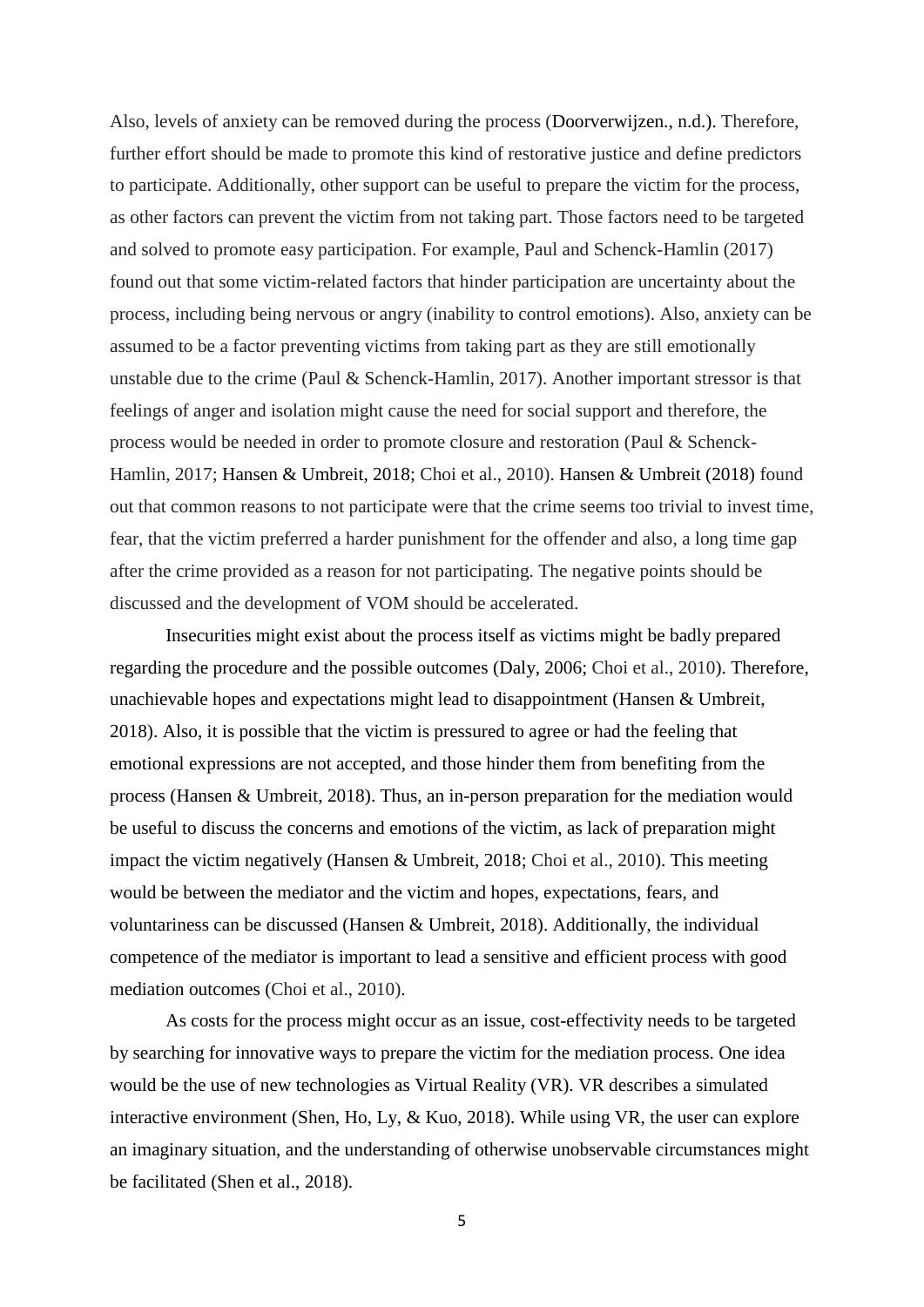VR is already commonly used in the context of psychotherapy. VR was established in the past years as a tool for the assessment and management of psychological disorders (Srivastava, Das, & Chaudhury, 2014). It is useful to learn new skills which can be applied afterward in the real world. Thus, VR can be described as an interactive, three dimensional and computer-generated environment which can focus, as it would be useful in the context of VOM, on interaction (Srivastava et al., 2014).

Furthermore, Riva (2005) makes clear that VR has as a main advantage that the user can interact with the interface and that a naturalistic environment is created, which the user is part of. Also, similar to real-life conditions, different inputs and data sets can be collected and integrated into the VR application (Riva, 2005). In the context of psycho-therapeutic treatment the problematic, for example, anxiety related situation can be created artificially, and the patient is feeling more secure than directly being confronted with the feared stimulus and can show feelings and thoughts and discuss them with a (e.g.) supervisor (Riva, 2005). In that way the needs of the victim could be targeted successfully or perhaps more specifically, and VR can support a stable atmosphere and promote responsible dealing with the situation (Riva, 2005). By using technology in the clinical context, the treatment of diverse mental problems is possible, e.g. anxiety disorders, specific phobias, and fears. Therefore, there is the possibility that also feelings of anxiety before VOM could be decreased through VR, and the victim could be prepared sufficiently for the process.

According to research, feelings of anxiety in Post-Traumatic-Stress-Disorders could be reduced through VR treatment, and symptoms of anxiety were lowered (Rothbaum et al., 2001). The patient can be exposed to the causing stimulus, and a realistic situation is created (Jerdan, Grindle, van Woerden & Boulos, 2018). Realistic reactions to the feared stimulus can be induced and both audio and interactive visual stimuli enhance a realistic situation. Thus, also CBT showed positive results for patients suffering from problematic psychological behaviour (Jerdan et al., 2018). VR serves as an alternative for exposure therapy, where the patient is confronted with the feared stimulus instead of avoiding it. This is supposed to decrease the level of anxiety (Riva, 2005). VR is aimed to be more controlled and costeffective (Riva, 2005). Also, VR showed positive results as exposure therapy in most of the cases (Jerdan et al., 2018). In Anxiety and Phobia treatment VR is already used in Virtual Reality Exposure Therapy (VRET), in which the victim is confronted with the stimulus which he/she is afraid of in a virtual environment (Parsons & Rizzo, 2008). The therapy is helpful and negative affective symptoms are lowered, while anxiety and phobia symptoms are reduced in VRET (Parsons & Rizzo, 2008).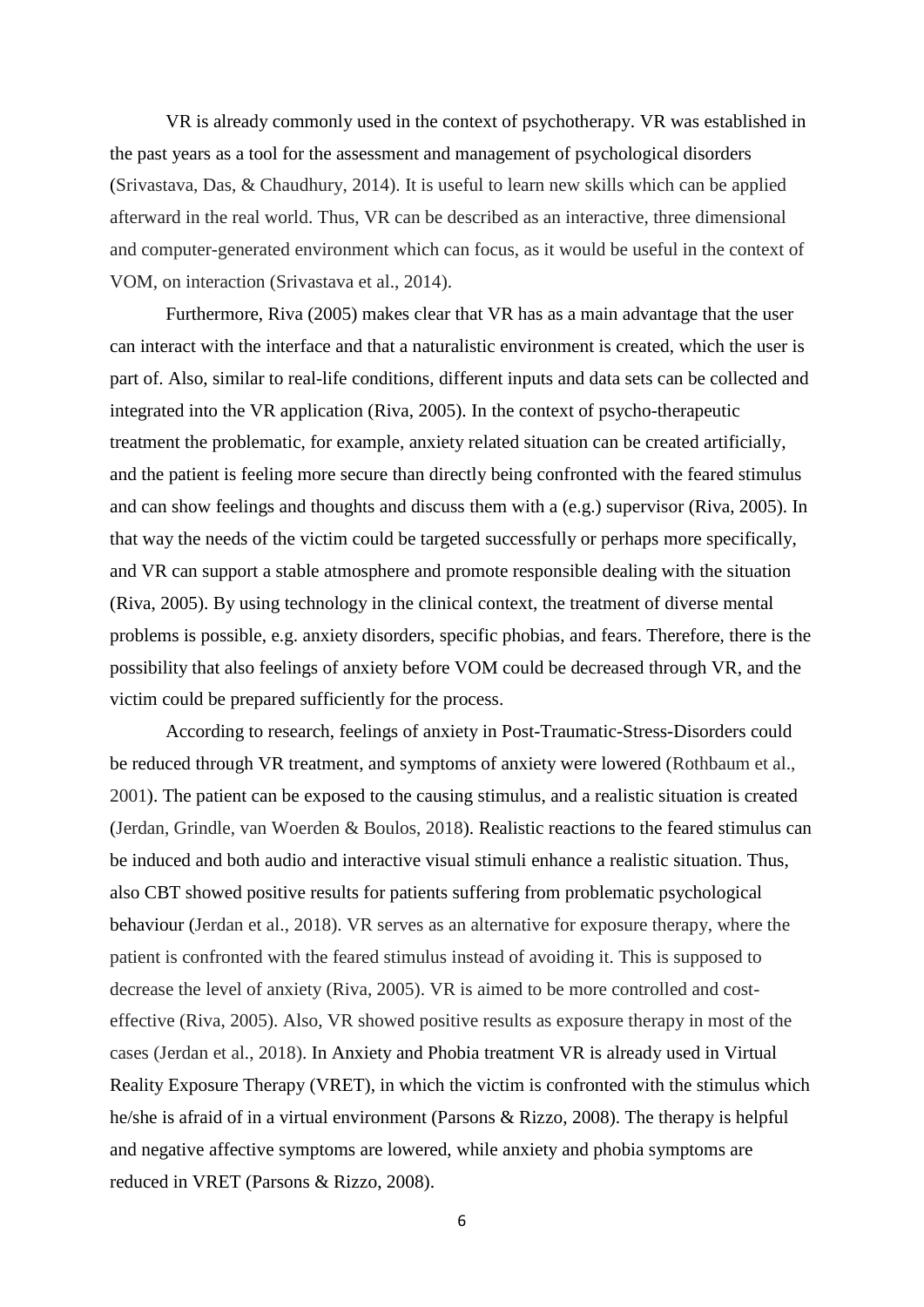However, Srivastava et al. (2014) mention that VR is rather expensive and therefore, ways have to be established in order to integrate it in the therapeutic setting. The barrier has to be targeted. Also, some patients suffered from VR-induced sickness and therefore, it might not be applicable for everyone (Srivastava et al., 2014). Still, Riva (2005) views this as rather mild for the majority of patients. Due to the positive effect of VR on phobias to treat anxiety, it can be concluded that VR might also lower the fear of the victim to participate in VOM. The component fear is perceived as one of the strongest inhibitors to take part in the process as it was found out in the study of Paul & Schenck-Hamlin (2017). However, also other factors might hinder the victim from taking part in VOM. Still, VR could be a good overall preparation, which would also target the uncertainty about the process (Paul & Schenck-Hamlin, 2017). As VR promotes the confrontation with strong emotions, it can be concluded that it would also be useful to deal with feelings of anger. It can be assumed that VR is helpful in coping with anger, as it was used in CBT where the patients were exposed to a stimulus which caused feelings of anger and thereby, anger management was trained (Miyahira, Folen, Stetz, Rizzo, & Kawasaki, 2010).

The VR application can be tailored to the victim, and the victim can envision the situation better and might feel less nervous and better prepared due to the safe environment and the support through an expert. Furthermore, VR seems more applicable than other kinds of preparation as through VR the case can be set in a safe environment, situations which are hard to implement in real life can be reproduced (Pan & Hamilton, 2018). It can be assumed that through the safe setting, it might be easier for the victims to take part in VR, instead of taking directly part in VOM. Also, because victims might not want to take part in VOM due to different inhibiting reasons, VR could prepare them sufficiently to get acquainted with VOM.

Still, research needs to be done on the predictors to use VR, as it might be another challenge to convince victims to use a new kind of technology to prepare for VOM. In the study of Garcia-Palacios, Hoffman, Kwong See, Tsai, & Botella (2001), patients were more likely to use VR treatment over invivo exposure, being directly exposed to real-world conditions, the stronger the fear against the stimulus was, and the number of patients who refused to take part was lower for VR than for invivo. This could be transferred to VR in VOM, as victims with a higher amount of fear are possibly more likely to take part in VR, as they are not meeting the offender directly. Thus, there might also be the possibility that people do not want to take part in VOM and therefore, also do not see the need to take part in VR.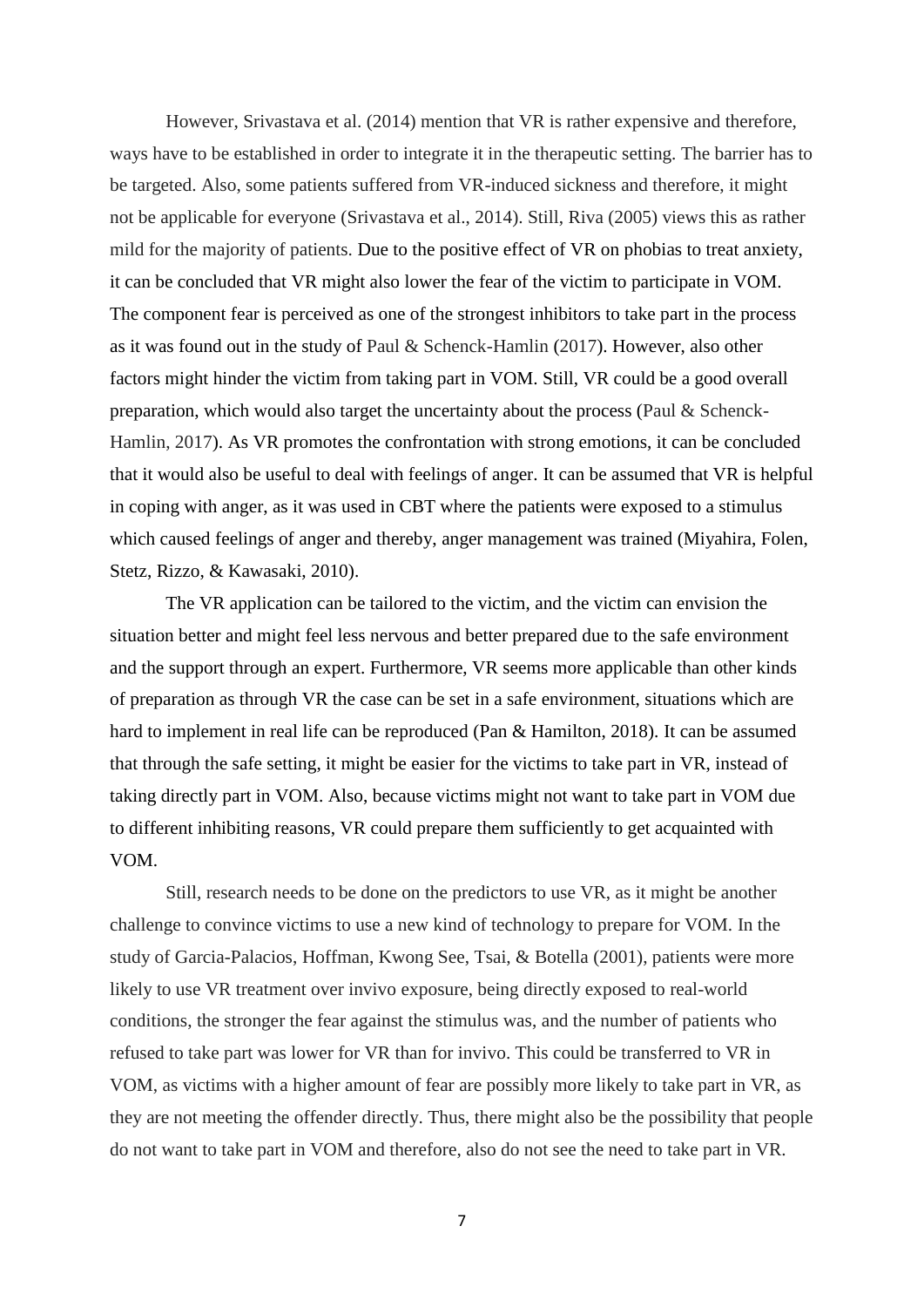Therefore, the intervention might be more successful as a preparation for people who are unsure about participating and would like to get acquainted with VOM.

Based on the explanation about the usefulness of VR to prepare for VOM, predicting factors should be explored which promote the victim's participation in VR. Therefore, several theories are used, and predictors are extracted which shall be tested in the current thesis.

The Theory of Planned Behaviour (TPB) by Ajzen (1991) was used, and the component Perceived Behavioural Control was used as a predictor in further analyses (Venkatesh, Morris, Davis, & Davis, 2003). The model is used to predict intention and presume behaviour in different settings and defines individual acceptance and usage of different technologies (Venkatesh et al., 2003). It consists of the components Attitude, Subjective Norm and Perceived Behavioural Control, of which Perceived Behavioural Control is used to describe the perceived ease or difficulty in the performance of a behaviour (Venkatesh et al., 2003). This includes also occurring perceived problems when carrying out the desired behaviour (Venkatesh et al., 2003). Therefore, it can be assumed that it could be an important predictor for the willingness to use VR to get acquainted with VOM due to the definition of intentions and presumed behaviour, in the domain of technologies.

The second model used is the Technology Acceptance Model (TAM) by Davis (1989), which serves to find factors facilitating the use of technology. As Venkatesh et al. (2003) say, it is used to predict information technology acceptance and usage and should define occurring intentions. Furthermore, it should be a theoretical model which explains the usage behaviours in the implementation of information systems, while the attitude is excluded and it is focused on intentions (Legris, Ingham, & Colerette, 2001). It includes the factors perceived usefulness, perceived ease of use, and subjective norm (Legris et al., 2001). Based on this model, the predictors perceived ease of use (TAM) and perceived usefulness are chosen. Perceived ease of use is described by Venkatesh and Davis (1996) as the degree to which a particular system can be used without significant effort, while the predictor perceived usefulness (TAM) describes how a person perceives the enhancement of a particular system on one's (job)performance and to which amount an information system would increase one's Job performance (Davis, 1989; Venkatesh et al., 2003). The predictors can be adapted to the use of VR (in research TAM focuses on information systems) and therefore, can be useful for the following research due to its universal application. This was done by Fagan, Kilmon & Pandey (2012) who used the TAM in the context of implementing a VR simulation for nursing students and found out that perceived ease of use and perceived usefulness predicted students' participation in VR.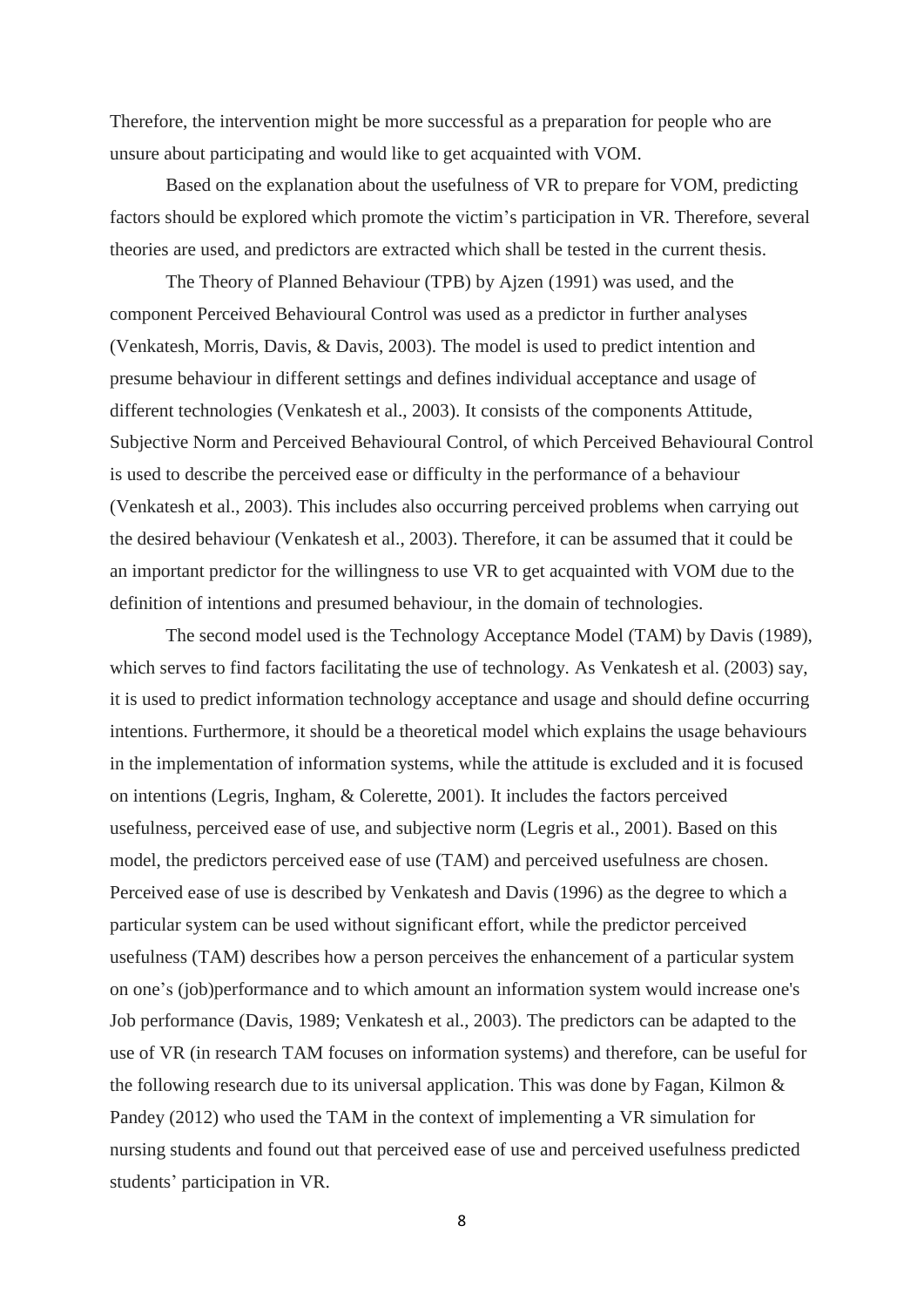The third predictor is taken from the User Information satisfaction (UIS) model (Treacy, 1985). Compared to the other models, it is less popular. Knowledge and involvement of the user are one factor of UIS, together with staff and services, the quality of the information product (Treacy, 1985). UIS is seen as useful to look at measuring computer system's success or failure and how the information meets the individual expectations towards information (Treacy, 1985). Additionally, it is said that user satisfaction is an important criterion to define a computer systems assessment (Powers & Dickson, 1973). As knowledge and involvement of the user are crucial for user satisfaction it is used in the current thesis. Even though it is rather old and focused on computers, due to its broad description, it can be easily adapted to VR.

Finally, personal innovativeness explains connections in TAM (Agarwal & Prasad, 1998). It is used to define individuals innating the trait who can perform information technology innovations earlier compared to others (Agarwal & Prasad, 1998). Therefore, it is useful for the process of adopting new information and technology, and it can be an essential predictor for the use of VR (Fagan et al., 2012).

As more serious crimes caused more intense emotions, it should be tested if feelings as anxiety or anger might have an impact on the relationship between the predictors and the willingness to participate in VR as preparation for VOM (Sherman et al., 2015). Furthermore, research showed that high distress would make the possibility more likely that the victim would remain angry and fearful after the process (Daly, 2006). Victims who do not suffer from crime as sincerely might be more easily be convinced to take part in VR to get acquainted with VOM (Daly, 2006). Thus, it should be tested if feelings of anxiety or anger inhibit the intention to participate. It can be assumed in line with Miyahira et al. (2010) that VR is useful to cope with feelings of anger and therefore, it should be tested how anger impacts the intention to participate in VR. Due to the positive impact of VR on anxiety treatment, victims might be more likely to have the intention to participate in VR when feelings of anxiety occur than participating directly in VOM. However, it could be assumed that feelings of anxiety could impact the relationship negatively as anxiety might hinder victims in taking part due to their anxiety towards the offender.

Therefore, the following research question is developed "To what extent can factors of the TAM and TPB, UIS and personal innovativeness be used to predict whether crime victims will participate in VR to get acquainted with VOM and how do the emotions anger and anxiety moderate this relationship?". Based on the just mentioned following hypotheses are predicted: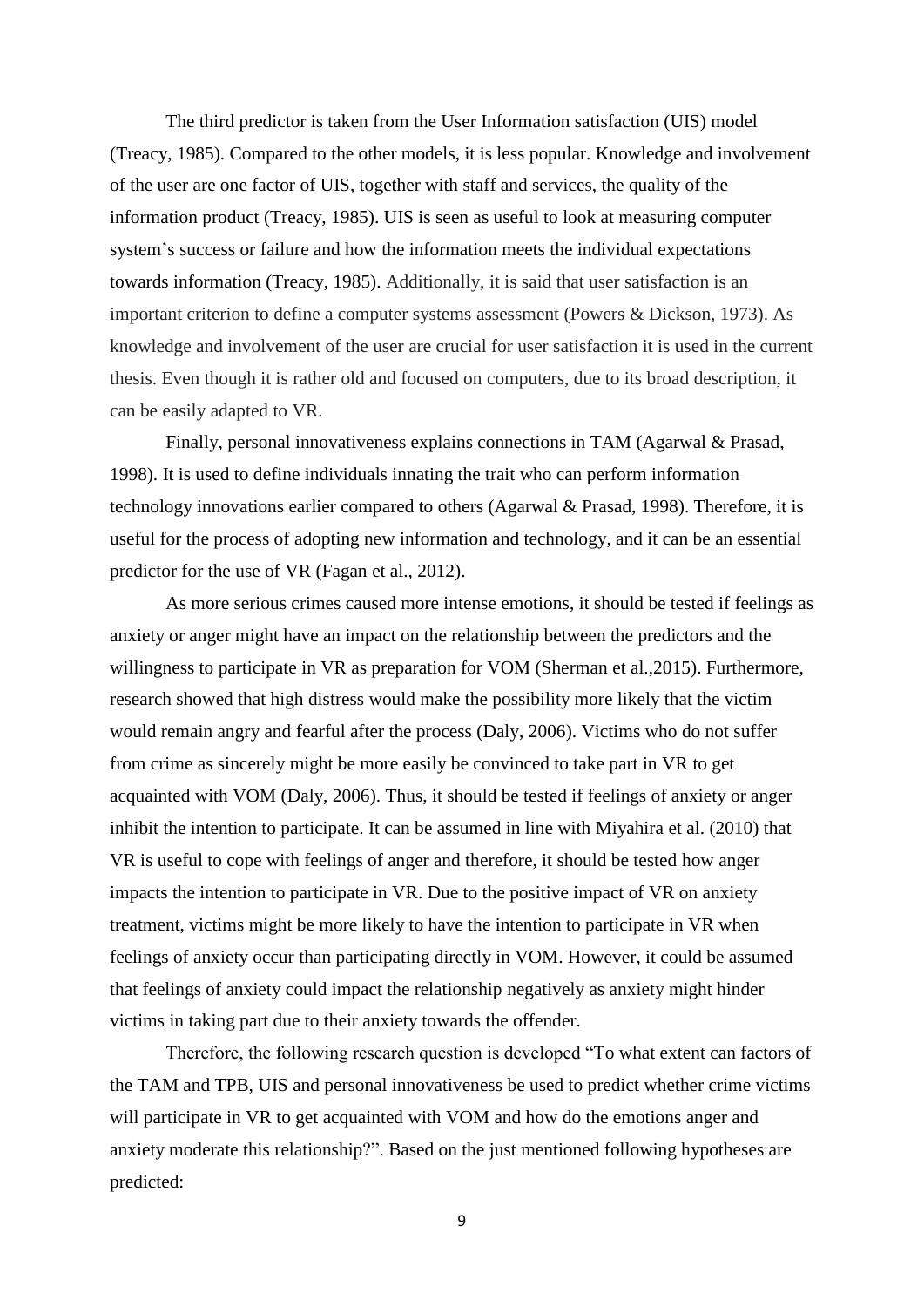- I. Perceived Ease of Use of the VR application about VOM positively predicts the victim's intention to use VR to get acquainted with VOM.
- II. Perceived Behavioural Control of the VR application about VOM positively predicts the intention to use VR to prepare for VOM.
- III. Perceived Usefulness of the VR application about VOM positively predicts the intention to use VR to prepare for VOM.
- IV. Knowledge and involvement with VR of the user positively predicts the intention to use VR.
- V. Personal innovativeness in the domain of technology positively predicts the intention to use VR to prepare for VOM.
- VI. The variables anxiety and anger influence the relationship between the independent variables and the dependent variables negatively (moderation).



*Figure 1*. Figure to display the assumed relationship between the independent variables and the dependent variable intention to use VR, including the moderator's anxiety and anger. Participation VR refers in this case to the dependent variable intention to use VR to get acquainted with VOM.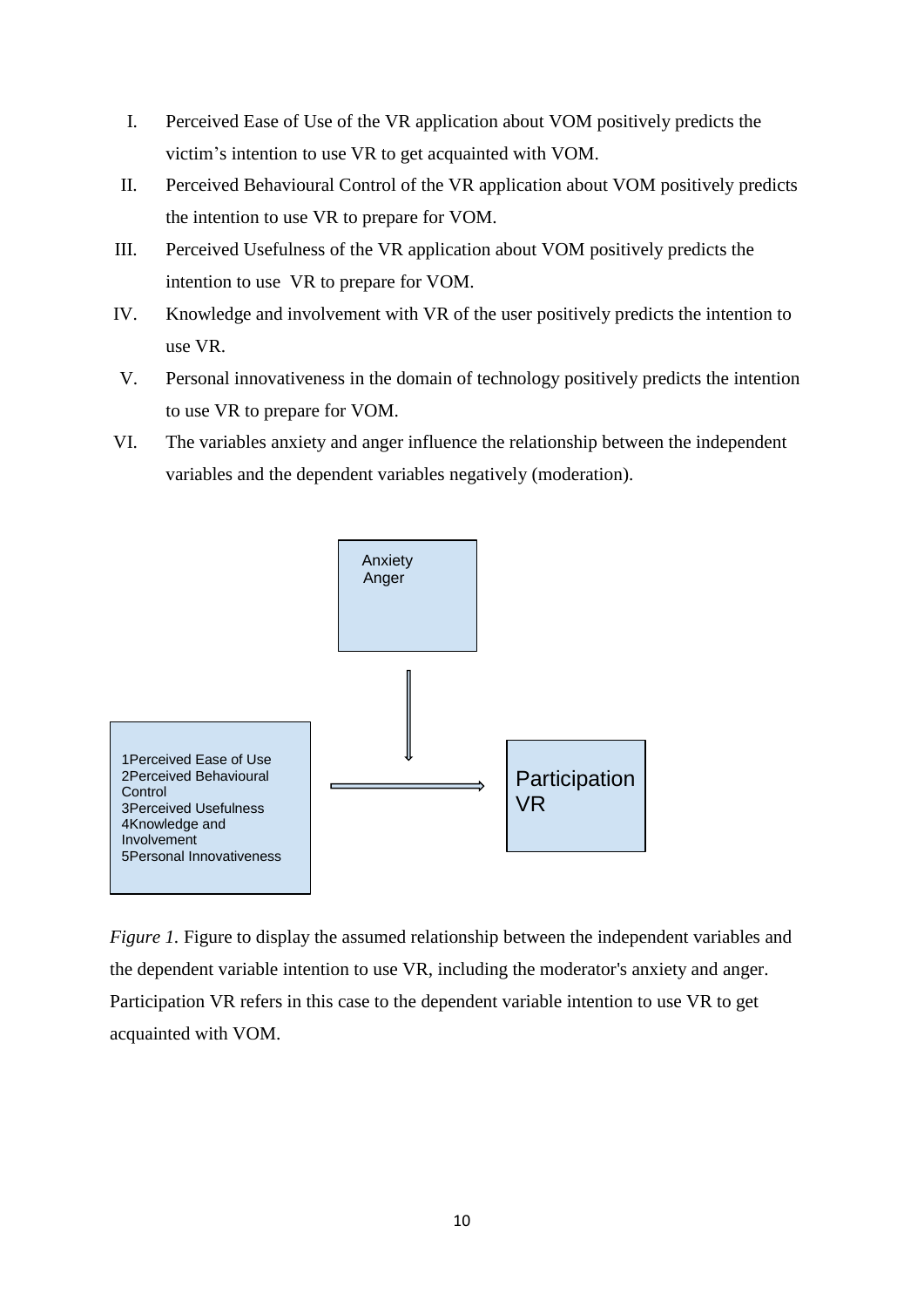#### Method

#### **Design**

To examine the predictors for using VR to prepare for VOM, a correlational survey study was conducted. The dependent variable is the intention to use VR to get acquainted with VOM. Five predictors are tested which are perceived ease of use of the VR application, perceived behavioural control of the VR application, perceived usefulness of the VR application, knowledge and involvement with VR of the user and personal innovativeness in the domain of technology. Furthermore, anxiety and anger are used as moderators to explain these relationships.

## **Participants**

The study included a sample of 111 participants from the researcher's network and students from the University of Twente who took part via  $SONA<sup>1</sup>$ . The analyses were conducted with 110 of the 111 participants. The participants had a mean age of 22.06 (SD=7.12). 27 males (22.7%) and 83 females (75.5%) participated. Furthermore, 91 (82.7%) were German, 12 (10.9%) were Dutch and 7 (6.4%) had a different nationality. Of the 110 participants, 101 were students (91.8%), nine were working (8.2%).

Furthermore, the procedure was explained to the participants in informed consent, in which also the confidentiality of the taken data was ensured. The study was approved by the ethics committee (Faculty of Behavioural, Management and Social Sciences). To find out if the participants took the study seriously and answered the question honestly, three control questions were used at the end of the survey, e.g. "I participated seriously in the study.".

## **Materials**

**.** 

An online study was conducted by using Qualtrics, including an informed consent.

**Crime Scenario***.* The crime scenario described a situation, in which the participant was on a bus and got attacked by an unknown offender by being insulted, and a beer bottle was thrown towards him. In the end, the participant had to imagine being hit by the bottle. A picture of a bus was included to imagine the situation more easily (Appendix 2).

**Information about VOM and VR.** It is explained that the offender offered VOM to the victim, two weeks after the crime and the background and purpose of VOM was explained, to introduce the topic to the participant. Especially, the fact that research showed good results for this kind of restorative justice was mentioned (Appendix 3). Furthermore, a

 $1$  To define the final data set it was checked if there was a different result of the analyses if the one person who gave a 'wrong' answer in the manipulation check (control questions < 4) was excluded. Therefore, different regression analyses were conducted. As no difference based on the significance of the data could be seen, the person was included in the final data set. The other person was excluded due to missing values.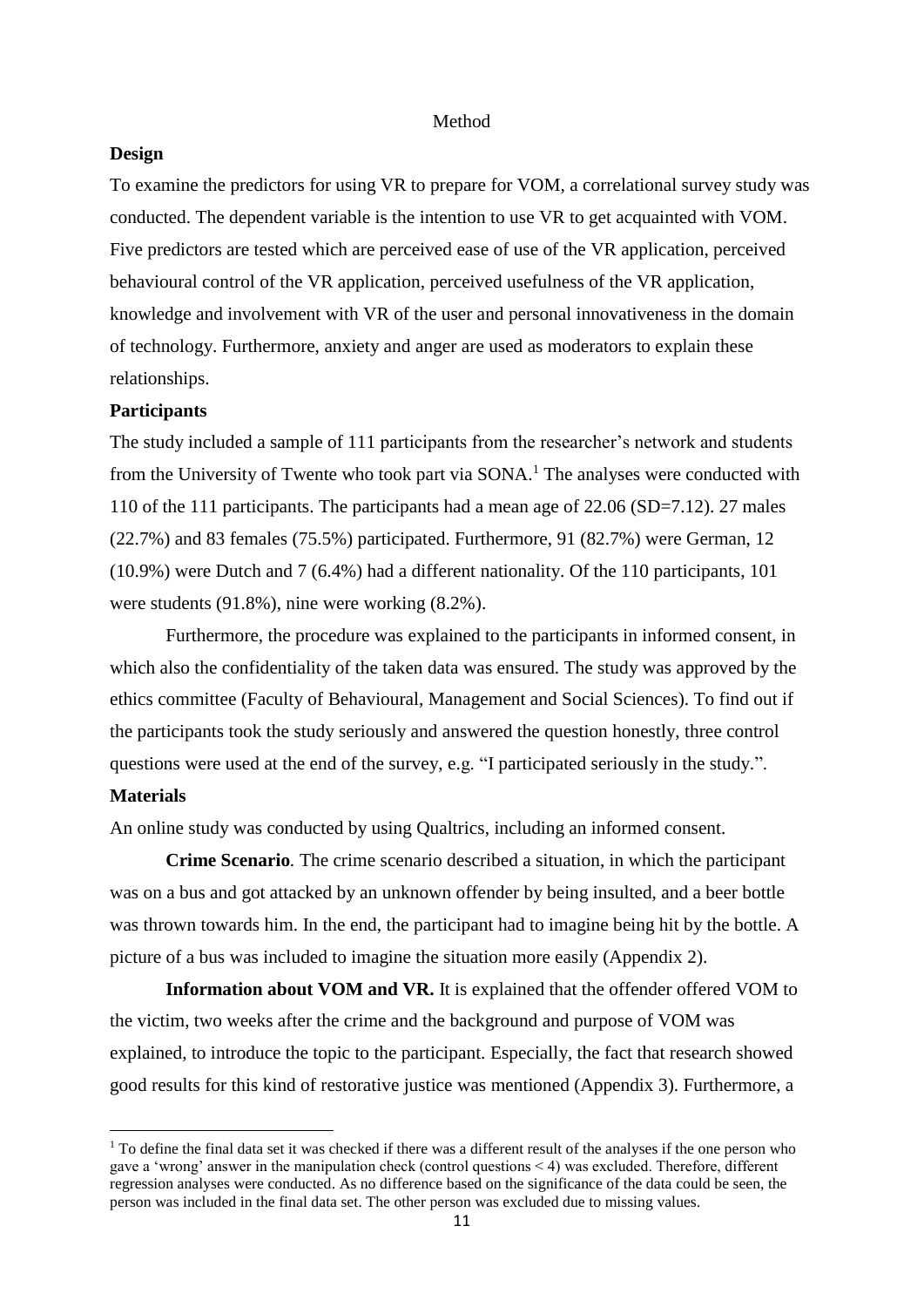VR application was introduced. The VR application would include an imaginary scenario of a mediation, including a head-mounted device which shows the situation with the mediator and the offender and they are acting based on information from a database based on the suiting kind of scenario to make it as realistic as possible.

**Perceived Ease of Use of the VR Application.** The predictor perceived ease of use was measured using four items, such as "I think I could use this VR application without consulting the User Manual.". The scale ranged from 1 ("strongly disagree") to 7 ("strongly agree"). The items were taken originally from Davis (1989). However, of the 14 items, four were used and adapted to VR, and a new scale was created measuring perceived ease of use of the VR application. Varimax Rotation indicated an underlying construct which explains 81.08% of the variance. All the items loaded on one component (all loadings >.63, n=110). Based on these findings, reliability was assessed (Perceived Ease of Use;  $\alpha$ =.72, Guttman's  $λ^2 = .73$ ).

**Perceived Behavioural Control of the VR application.** The predictor perceived behavioural control was measured using two items, such as "I think I would be capable of using this VR application about VOM.". The questions were based on Sheeran, Trafimow & Armitage (2003) and adapted to fit into the VR related questionnaire. They were answered on a 7-point-Likert scale (1 "strongly disagree" to 7 "strongly agree"). The two items correlated significantly (r=.62, p<.01, n=110).

**Perceived Usefulness of the VR application.** The variable perceived usefulness of the VR application consisted of five items in the questionnaire; for example, "Using this VR application would save me time to get information about VOM.". The scale was a 7-point-Likert scale and was created by adapting items of Davis (1989). Five items were created, of which one item (Q9–4) was omitted (to increase reliability). Varimax Rotation showed a variance of 57.56%. All the items loaded strongly on one component (all loadings  $> 64$ , n=110). The assessed reliability was  $\alpha$ =.74, Guttman's  $\lambda^2$ =.75.

**Knowledge and Involvement with VR.** Three items were constructed, to measure Knowledge and Involvement with VR of the user, such as "I have the feeling that I already know a lot about VR.". Those questions were based on the UIS model (Treacy, 1985). Participants answered on a scale ranging from 1 ("strongly disagree") to 7 ("strongly agree"). Varimax Rotation was used. They loaded on one construct (all loadings  $> 0.85$ , n=110), and 75.54% of the variance can be explained. Reliability was assessed ( $\alpha$ =.82, Guttman's  $\lambda^2$ =.83).

**Personal Innovativeness in the domain of technology.** The predictor personal innovativeness consisted of four items, such as "If I hear about new information technology, I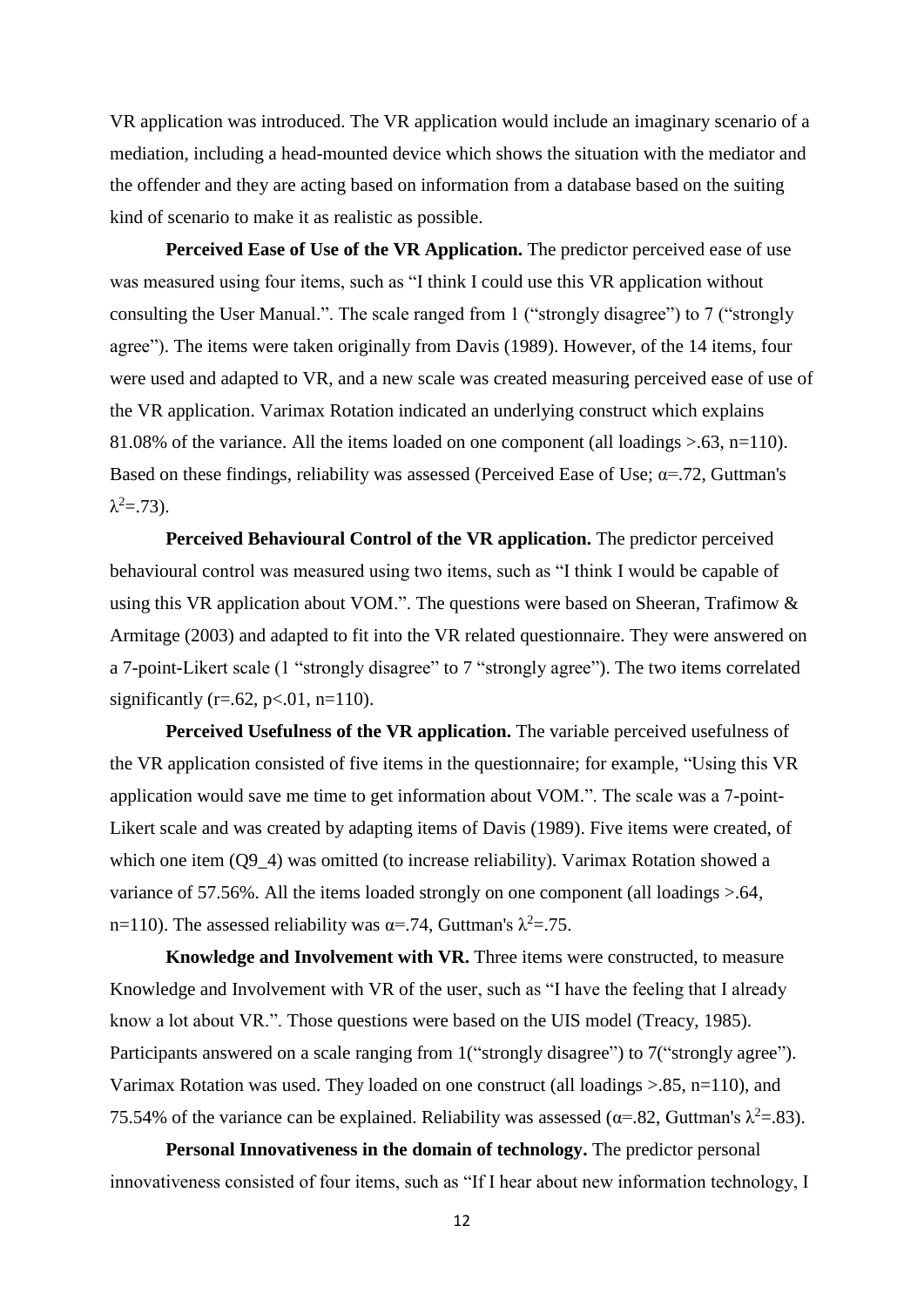would look for ways to experiment with it.". The items were taken from Agarwal & Prasad (1998). It was answered on a 7-point-Likert scale. Varimax Rotation showed that two constructs were extracted. Construct 1 had an explained Variance of 57.29%, while construct 2 had an explained variance of 25.15%. Three items loaded on construct 1 (all loadings > .83,  $n=110$ ), whereas one item loaded on construct 2 (=.996). However, the variable which loaded on construct 2 (Q11\_3) was recoded in advance to be able to compare it with the other variables as it was negatively worded. This could be an explanation of why two factors were extracted. Based on these findings, reliability was tested of all items together ( $\alpha$ =.65, Guttman's  $\lambda^2 = 71$ ), and based on this it was decided to include all items in one scale.

**Anxiety.** Anxiety was measured to be the moderator, and six items were taken from an inventory measuring anxiety and were adapted to fit the current research (Beck, Epstein, Brown & Steer, 1988). An example of an item is "I can imagine feeling unsteady because of the offender.". Like the other items, it had to be answered on a scale ranging from 1 to 7. Varimax Rotation showed one underlying factor (all loadings  $> 0.69$ , n=110) and 68.73% of the variance could be thereby explained. The scale had a reliability of  $\alpha$ =.91, Guttman's  $\lambda^2$ =.92.

**Anger.** The second moderator included four items which were constructed by the researcher, such as "I can imagine feeling angry towards the offender." which was answered on a 7-point-Likert scale. Varimax Rotation was conducted. The variables loaded strongly on one factor (all loadings >.71, n=110), of which 70.57% of the Variance could be explained. Reliability was very good ( $\alpha$ =.86, Guttman's  $\lambda$ <sup>2</sup>=.87).

**Intention to use VR to get acquainted with VOM.** To measure the intention to use VR, six items were constructed, but one item (Q14\_2) was omitted because the researcher decided that it was formulated to general. One question was for example, "I would participate in this VR application about VOM." The participant's answers were rated on a scale between 1 and 7. Varimax Rotation showed that 63.80% of the variance could be explained by the 1 component. The 5 items loaded strongly on one factor (all loadings  $> 62$ , n=110). Reliability was measured ( $\alpha$ =.86, Guttman's  $\lambda$ <sup>2</sup>=.88).

**Intention to participate in VOM.** The scale should provide results on the view of the participants towards VOM. The scale had three items, such as "At this point in time, I would accept the mediation proposal of the offender.". Of those items, one item was omitted (Q15\_3) (to increase reliability). The items were measured on a scale ranging from 1 to 7. The remaining two items correlated significantly  $(r=.67, p<.01, n=110)$ .

**Behavioural Participation in VR to get acquainted with VOM.** In order to measure if participants would like to schedule a meeting with the researcher to try VR, one question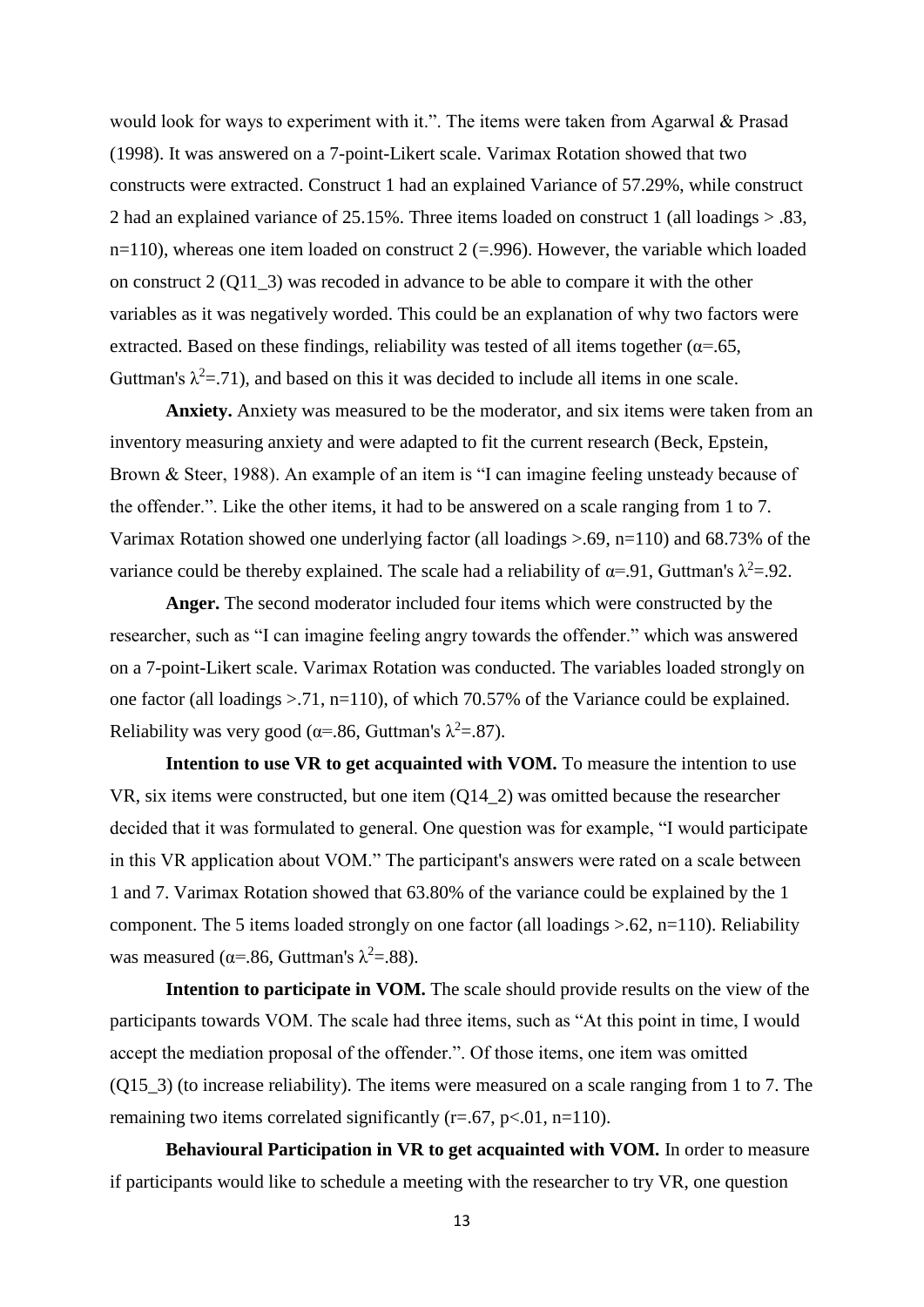was included which measures the participation in VR. It is a dichotomous variable. And it was asked for their reasons if they indicated 'no'.

**Control questions.** To find out if the participants took part seriously, three control questions were included, such as "I answered the questions honestly.". The participant's answers were measured on a scale, ranging from 1 to 7. One construct was extracted (all loadings >.71, n=110) using Varimax Rotation which explained 64.91% of the variance. Reliability was tested ( $\alpha$ =.68, Guttman's  $\lambda$ <sup>2</sup>=.68).

**Demographics.** The participant was asked to provide information about their demographics, which included age, gender, nationality, and main activity.

## **Procedure**

The study was based on an Online Questionnaire. The participants had to read an informed consent, and by clicking on proceed, they assured their participation (Appendix 1). Afterward, a written crime scenario was presented to the participants. On the next page, it was described that the offender offered VOM to the victim and the procedure was explained further.

Underneath, the participant is also offered to take part in a special VR application to get acquainted with VOM (Appendix 3). This should prepare the participant and answer questions about VOM. Furthermore, the participant is asked to answer some questions afterward and offered to make an appointment with the researcher at the end of the questionnaire, in order to try out this kind of VR application. This information was deception, which was used to make the procedure more realistic and enhance the quality of the selfreport.

After the Introductory slides, questions about the independent variables followed (Appendix 4). Those were measured with 18 items on a 7-point-Likert scale. To find out more about the moderators, anxiety was measured using six items, and anger was measured using four items (Appendix 4). To measure the independent variable willingness to participate in VR, six items were included, and additionally, the intention to participate in VOM, in general, was measured with three items (Appendix 5). Then, the question was asked if a meeting with the researcher should be scheduled. Three control questions regarding the seriousness of the participation in the survey followed (Appendix 6). The participant had to choose their demographics. Afterward, it was asked if anything about the VR application remains unclear, and if they answered yes, they were asked to explain what. And they had to report if they also participated in another questionnaire on SONA, which dealt with a similar topic (Appendix 6). In the end, the participant was debriefed, and the deception was explained that no meeting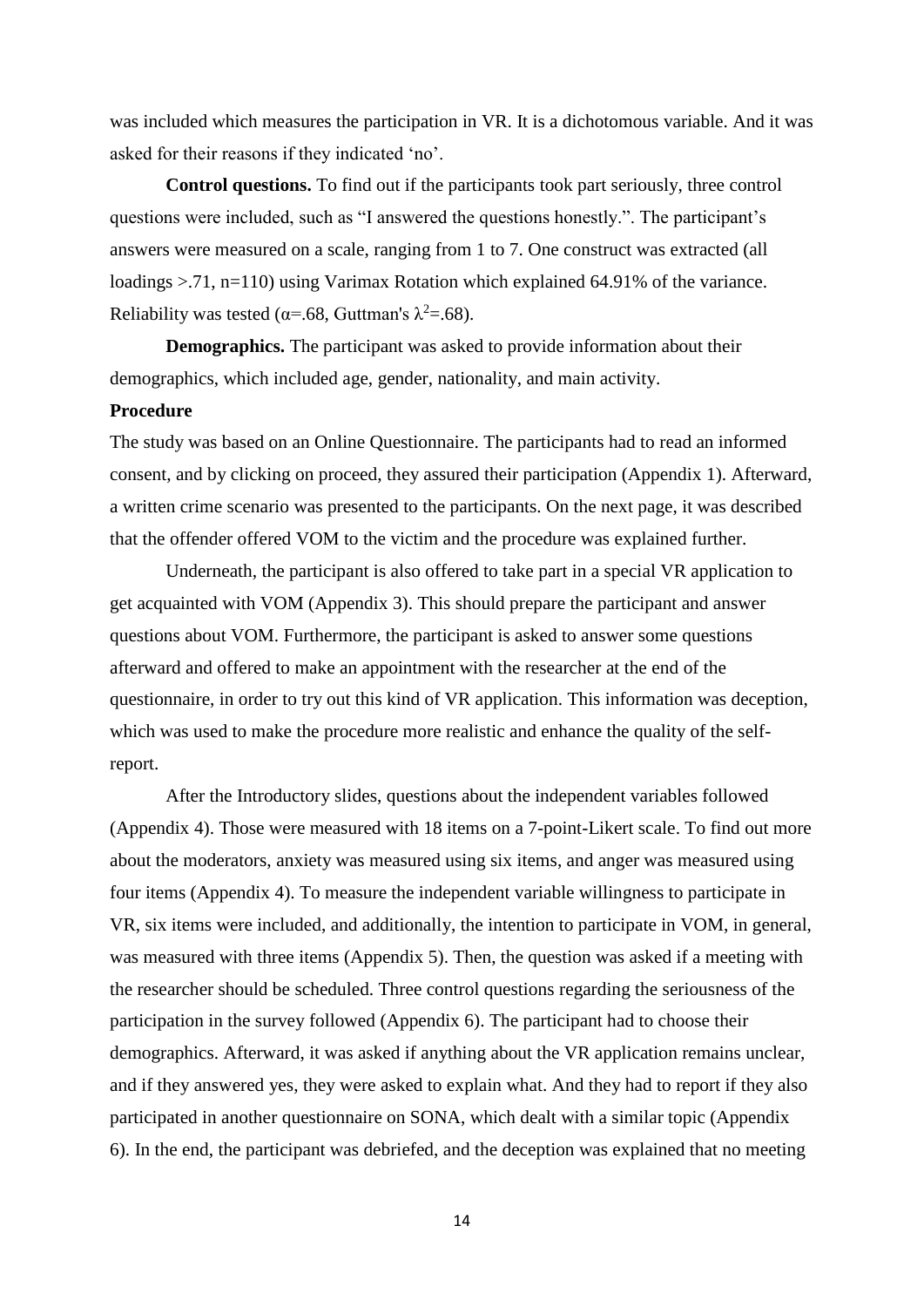with the researcher would take place and the purpose of the study that it aims at defining factors facilitating the participation in VR to prepare for VOM was mentioned (Appendix 7).

## Results

#### **Descriptives and Correlations**

In table 1 it is visible that on the one hand, positive Correlations were found between the variables perceived ease of use of the VR application, perceived behavioural control of the VR application, perceived usefulness of the VR application, personal innovativeness in the domain of technology, knowledge and involvement with VR, intention to participate in VOM, participation in VR (scheduling a meeting) and the dependent variable intention to use VR to get acquainted with VOM. Therefore, if one of those items increases, the intention to use VR to get acquainted with VOM increases as well. Furthermore, positive correlations were found between perceived ease of use of the VR application, perceived behavioural control of the VR application, and the participation in VR. Knowledge and involvement with VR, anxiety, and anger show no significant correlational relationship with the intention to use VR, neither with the participation in VR.

The mean scores showed moderately high values in all the independent variables, except for knowledge and involvement with VR. Participants did not consider themselves as having already a lot of knowledge about VR applications in general but rated their ability to use it as rather high. Also, the crime incident which was described caused high feelings of anxiety and moderately high feelings of anger in the participant. The variables indicated a moderately high intention to use VR to get acquainted with VOM and relatively high interest in the intention to participate in VOM but lower interest in the participation in VR.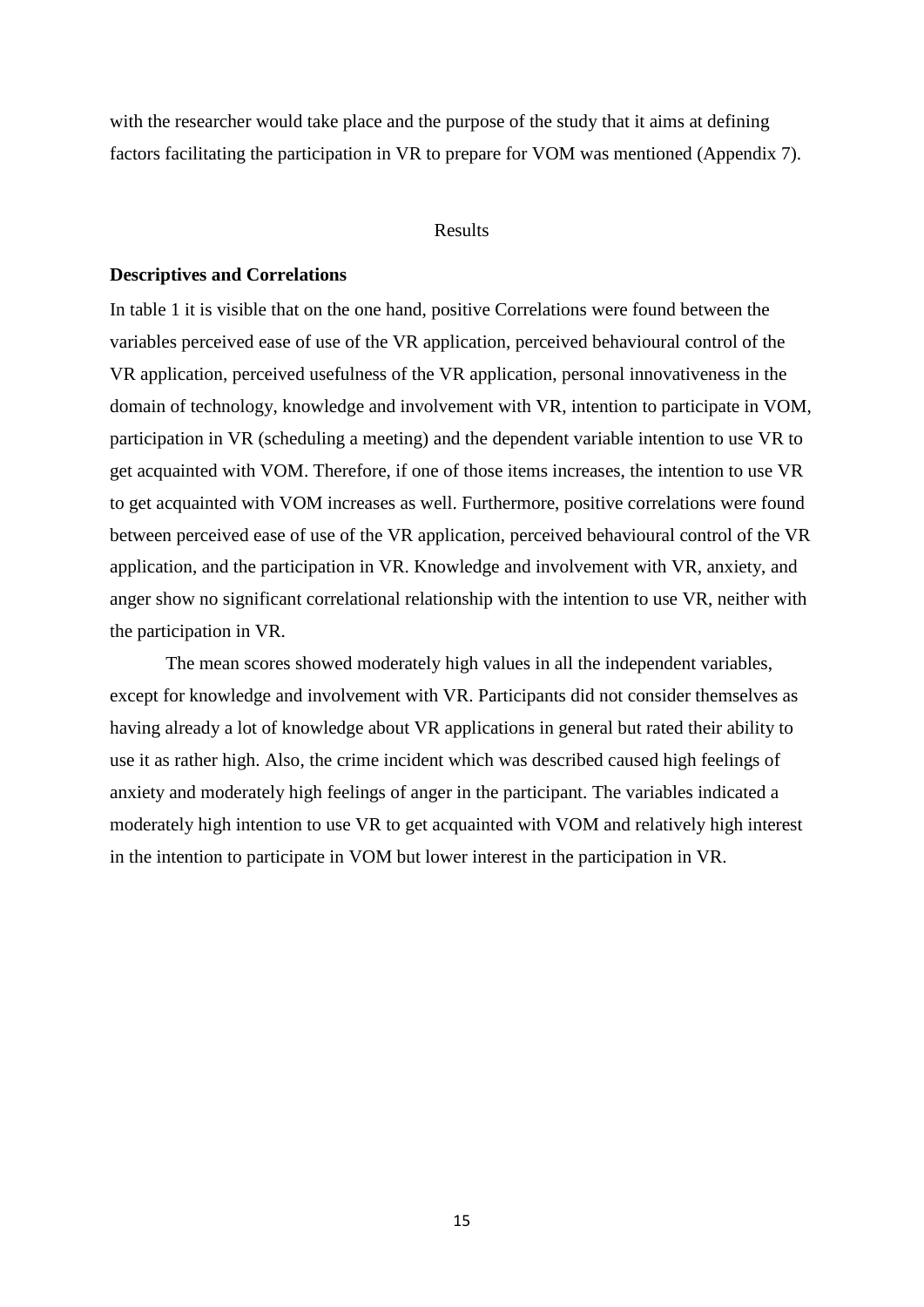# **Table 1**

*Descriptives and Correlations of the five Independent Variables and the Dependent Variables (intention and use of VR), Moderators, and the variable intention to participate in VOM.*

|                                                           | M    | <b>SD</b> | Range | Min          | Max            | - 1            | 2            | 3            | 4              | 5              | 6       | 7            | 8              | 9              | 10 |
|-----------------------------------------------------------|------|-----------|-------|--------------|----------------|----------------|--------------|--------------|----------------|----------------|---------|--------------|----------------|----------------|----|
| 1. Perceived ease of use of the VR<br>application         | 4.79 | .87       | 5.50  | 1.50         | 7.00           | $\overline{1}$ |              |              |                |                |         |              |                |                |    |
| 2. Perceived behavioural control of<br>the VR application | 4.95 | 1.06      | 5.00  | 2.00         | 7.00           | $.67*$         | $\mathbf{1}$ |              |                |                |         |              |                |                |    |
| 3. Perceived usefulness of the VR<br>application          | 5.18 | .69       | 4.50  | 2.00         | 6.50           | $.35*$         | $.29*$       | $\mathbf{1}$ |                |                |         |              |                |                |    |
| 4. Knowledge and Involvement with<br><b>VR</b>            | 2.94 | 1.51      | 5.67  | 1.00         | 6.67           | $.40*$         | $.30*$       | .09          | $\overline{1}$ |                |         |              |                |                |    |
| 5. Personal Innovativeness in the<br>domain of technology | 4.23 | 1.02      | 4.75  | 1.50         | 6.25           | $.37*$         | $.33*$       | .17          | $.32*$         | $\overline{1}$ |         |              |                |                |    |
| 6. Anxiety                                                | 5.15 | 1.13      | 5.00  | 2.00         | 7.00           | $-.32*$        | $-.29*$      | $-.07$       | $-.37*$        | $-.22*1$       |         |              |                |                |    |
| 7.Anger                                                   | 4.79 | 1.25      | 5.25  | 1.75         | 7.00           | $-.08$         | $-.01$       | $-0.00$      | $-.01$         | .06            | .16     | $\mathbf{1}$ |                |                |    |
| 8. Participation VR to get acquainted<br>with VOM         | 1.23 | .42       | -1    | $\mathbf{1}$ | $\overline{2}$ | $.32*$         | $.26*$       | .17          | .14            | .13            | $-15$   | $-.03$       | $\overline{1}$ |                |    |
| 9. Intention to participate in VOM                        | 4.64 | 1.25      | 5.50  | 1.00         | 6.50           | $.47*$         | $.52*$       | $.30*$       | .17            | $.22*$         | $-.25*$ | $-.13$       | $.36*$         | $\overline{1}$ |    |
| 10. Intention to use VR to get<br>acquainted with VOM     | 4.36 | 1.16      | 5.40  | 1.20         | 6.60           | $.49*$         | $.42*$       | $.45*$       | .19            | $.41*$         | $-.09$  | .03          | $.45*$         | $.47*$         | -1 |

*Note.* \*correlation is significant at the .05 level (2-tailed)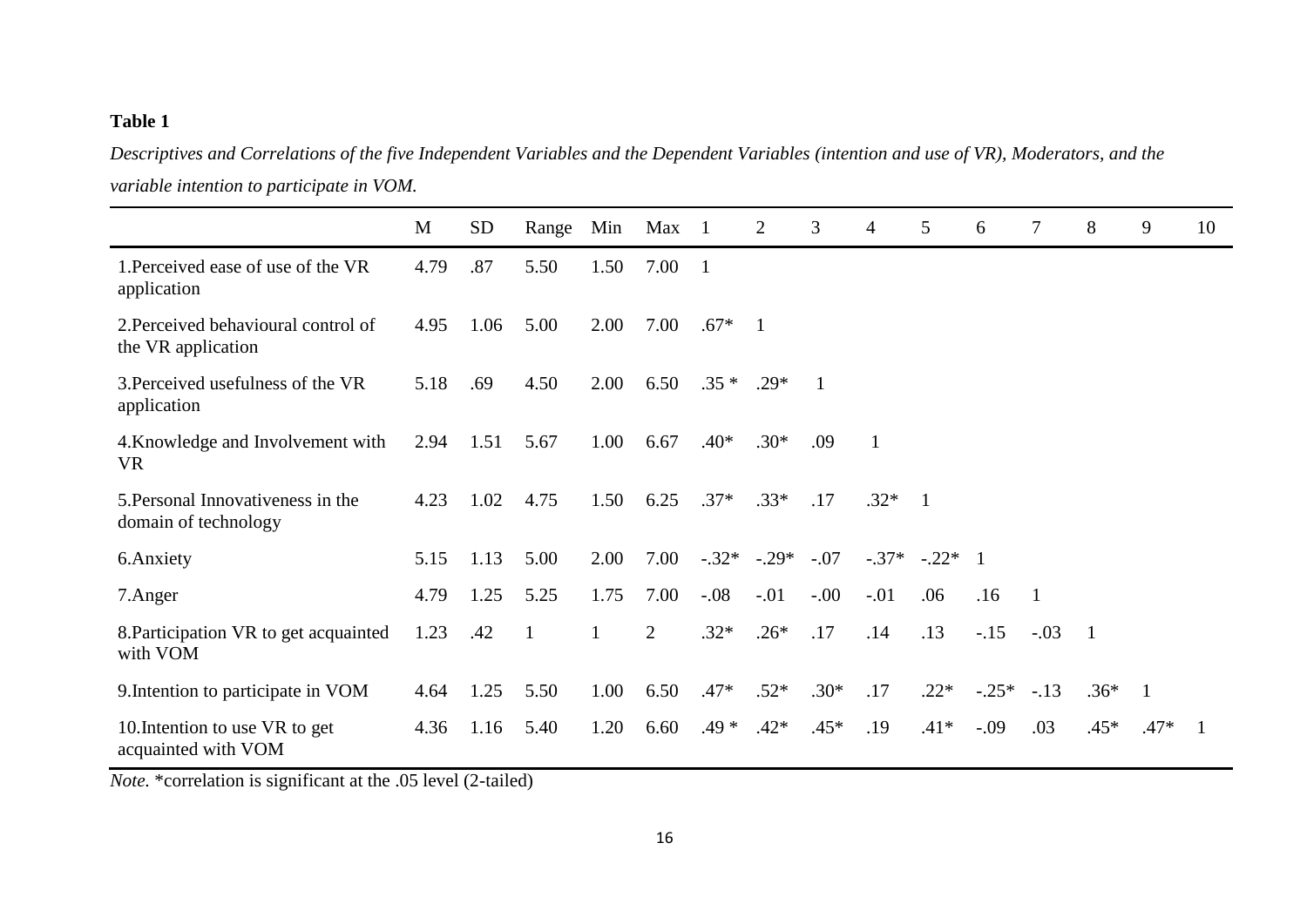## **Hypotheses Testing**

Both dependent variables were used in the Analyses, measured in two different ways. One was defining the intention to use VR to get acquainted with VOM, the other measured if the participants would participate in VR (behavioural measure).

In order to test which independent variables predict the intention to use VR to get acquainted with VOM, multiple regression analysis was conducted. A significant model was observed. 44% of the variance in the dependent variable can be explained by the predictors. Perceived usefulness of the VR application contributes to the greatest prediction of variance in the dependent variable and age the least. The findings supported the hypotheses that perceived ease of use of the VR application, perceived usefulness of the VR application and personal innovativeness in the domain of technology predicted the intention to use VR to get acquainted with VOM. The variables perceived ease of use  $(B=.29; p=.04)$ , perceived usefulness (B=.46; p<.001), personal innovativeness (B=.34; p<.001), age (B=.03; p=.01) and the intention to participate in VOM  $(B=.26; p<.001)$  are significant predictors for the dependent variable. The other variables were no significant predictors. By looking at the B value, it is visible that the relationship between the predictors is positive. Therefore, if those five variables increase, the willingness to participate does as well. Perceived behavioural control and knowledge and involvement with VR, anxiety, anger, and gender are no significant predictors for the intention to use VR to get acquainted with VOM due to a p-value ≥.05. Therefore, the hypotheses that perceived behavioural control and knowledge and involvement with VR predict the intention to use VR to get acquainted with VOM were rejected.

## **Table 2**

|                                                             | B | <b>SE</b> | b      | p   |
|-------------------------------------------------------------|---|-----------|--------|-----|
| Perceived ease of use of the VR .29<br>application          |   | .14       | .22    | .04 |
| Perceived behavioural control of -.03<br>the VR application |   | .11       | $-.02$ | .82 |
| Perceived usefulness of the VR .46<br>application           |   | .14       | .27    | .00 |

*Regression coefficients for the independent variables, the moderator variables, the variable for the intention to participate in VOM as predictors of the intention to use VR to get acquainted with VOM (n=110).*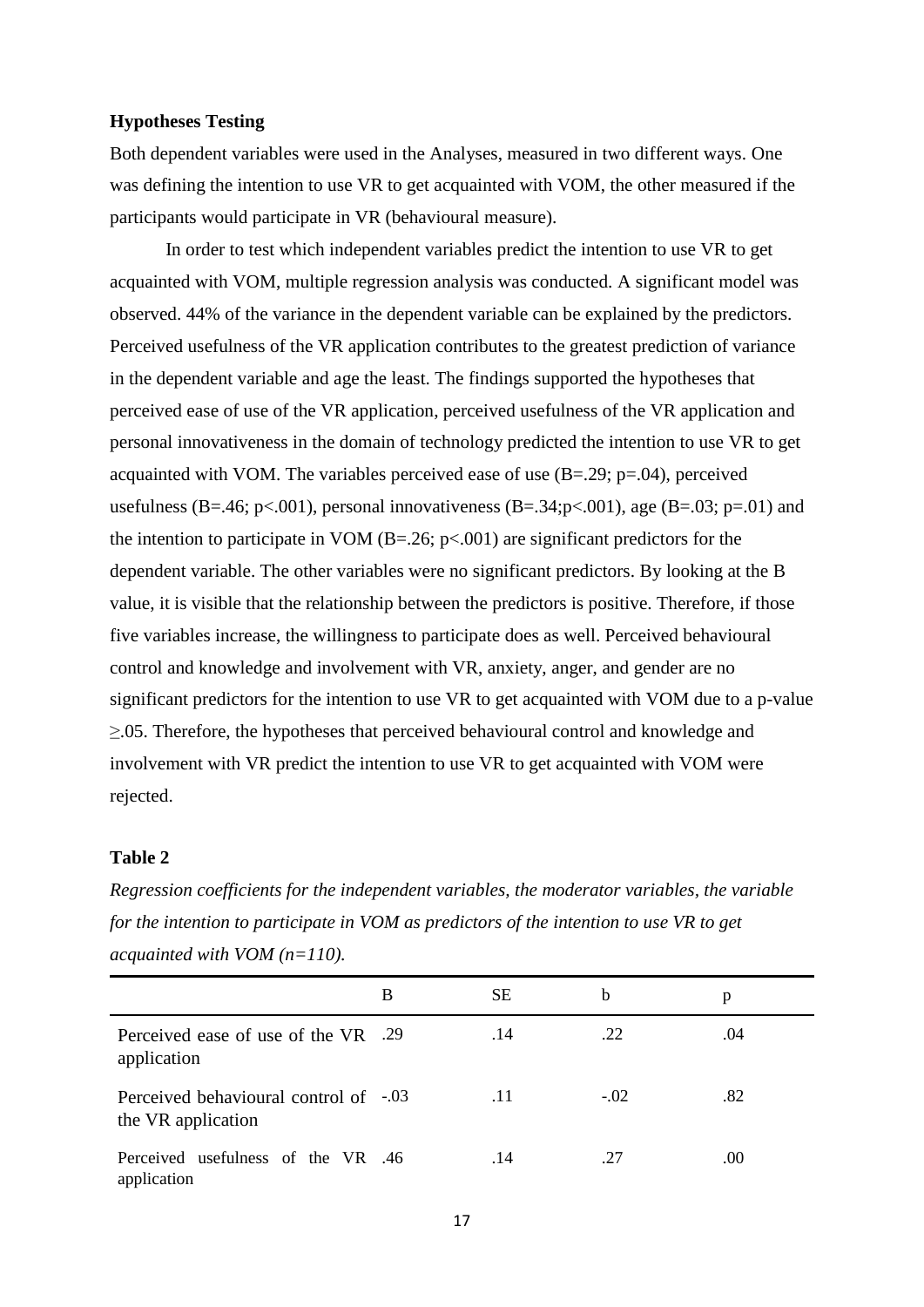| Knowledge and involvement with .02<br><b>VR</b>                       |     | .07 | .02 | .80 |
|-----------------------------------------------------------------------|-----|-----|-----|-----|
| innovativeness<br>in<br>Personal<br>the $.34$<br>domain of technology |     | .10 | .30 | .00 |
| Anxiety                                                               | .08 | .08 | .08 | .34 |
| Anger                                                                 | .05 | .07 | .05 | .49 |
| Gender                                                                | .44 | .22 | .17 | .05 |
| Age                                                                   | .03 | .01 | .21 | .01 |
| Intention to participate in VOM                                       | .26 | .08 | .29 | .00 |

*Note.* Model was found to be statistically significant [ $F(10,99) = 9.66$ ;  $p < .001$ ], with an adjusted RSquare of 0.44.

Further, it was found out that 25 participants (22.7%) wanted to schedule a meeting with the researcher to try out the VR application, and 85 (77.3%) refused to schedule such a meeting. In order to test which impact the independent variables had on this dichotomous variable, participation in VR to get acquainted with VOM was used as a second dependent variable, in order to test if the assumptions from the multiple regression analysis are supported. A logistic regression analysis was used to find the effect of perceived ease of use of the VR application, perceived behavioural control of the VR application, perceived usefulness of the VR application, knowledge and involvement with VR, personal innovativeness in the domain of technology, anxiety, anger, intention to participate in VOM, age, gender on the participation in VR ( $0=$  no;  $1=$  yes). The model explained 37.4% of the variance (Nagelkerke $R^2$ ) in the dependent variable. The logistic regression model was statistically significant. The variables intention to participate in VOM and age were significant predictors,  $Exp(B) = 2.41$ ,  $p = .017$ , and  $Exp(B) = 1.14$ ,  $p = .013$ , respectively. Therefore, the participants who were willing to participate in VOM were more like to schedule a meeting with the researcher to try out VR and the higher the age, the more likely was the chance to participate in the meeting. None of the other predictors was significant, all *Exp (Bs)* between .80 and 2.19, *ps* >.14.

By comparing both the logistic regression analysis and the multiple regression analysis, different results can be seen. In the logistic model, age and intention to participate in VOM are extracted as Predictors for the participation in VR. However, the multiple regression analysis revealed that the variables perceived ease of use, perceived usefulness, personal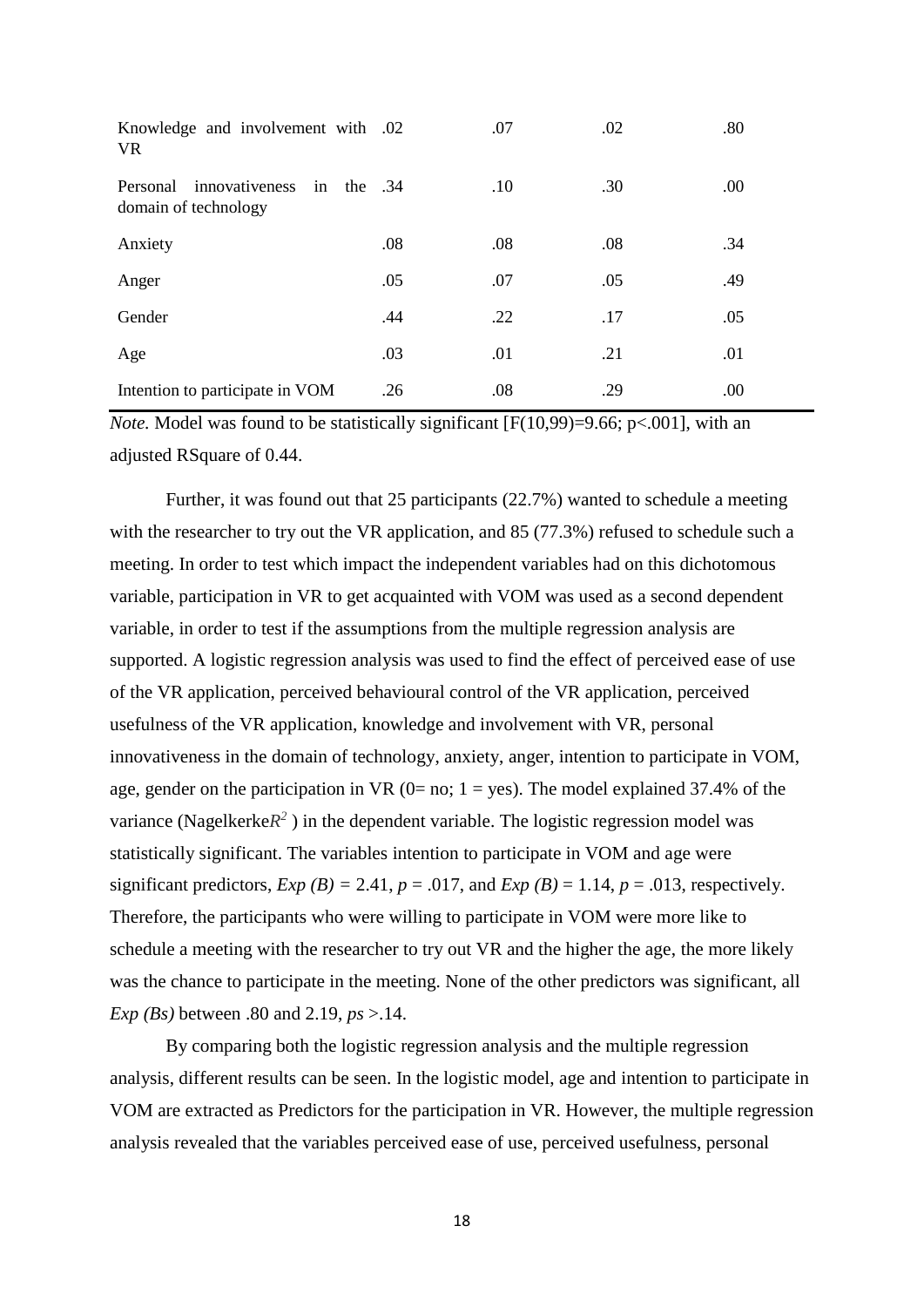innovativeness, age and the intention to participate in VOM are significant predictors for the intention to use VR.

Different reasons were given why participants would not want to schedule a meeting with the Researcher to try out VR. Answers were given as "I do not feel comfortable with VR." The Frequencies can be seen in the table underneath. 84 responses were given. Of the 85 people who would not want to schedule a meeting, some gave no reasons and others provided several answers.

## **Table 3**

*Frequencies of different reasons which hindered participants from using the VR application.* 

| Reason to refuse the offer to schedule a meeting             |              |  |  |  |  |
|--------------------------------------------------------------|--------------|--|--|--|--|
| No time to schedule a meeting                                | 34 (40.46%)  |  |  |  |  |
| No Sona credits needed                                       | 2(2.38%)     |  |  |  |  |
| Physical symptoms                                            | 4(4.76%)     |  |  |  |  |
| Difficulties to relate to the situation                      | 2(2.38%)     |  |  |  |  |
| Feeling uncomfortable in the situation/Anxiety               | $10(11.9\%)$ |  |  |  |  |
| Lack of trust in VR                                          | $5(5.95\%)$  |  |  |  |  |
| Personal reasons                                             | 4(4.76%)     |  |  |  |  |
| Anger                                                        | 2(2.38%)     |  |  |  |  |
| Distance from the place where the meeting would be scheduled | $5(5.95\%)$  |  |  |  |  |
| Feeling of being well prepared                               | 1(1.19%)     |  |  |  |  |
| No interest                                                  | 15 (17.85%)  |  |  |  |  |

In order to test the last hypothesis that the variables Anger and Anxiety moderate the relation between the Independent Variables and the Dependent Variable intention to participate in VR to get acquainted with VOM, ten Moderation Analyses were conducted by using PROCESS (Hayes, 2012). Model 1 was used to test if the variables Anger and Anxiety for each of the independent variables, perceived ease of use of the VR application, perceived behavioural control of the VR application, perceived usefulness of the VR application, knowledge and involvement with VR, and personal innovativeness in the domain of technology moderate their relationship with the intention to use VR. Furthermore, the variables gender, age were used as additional covariates.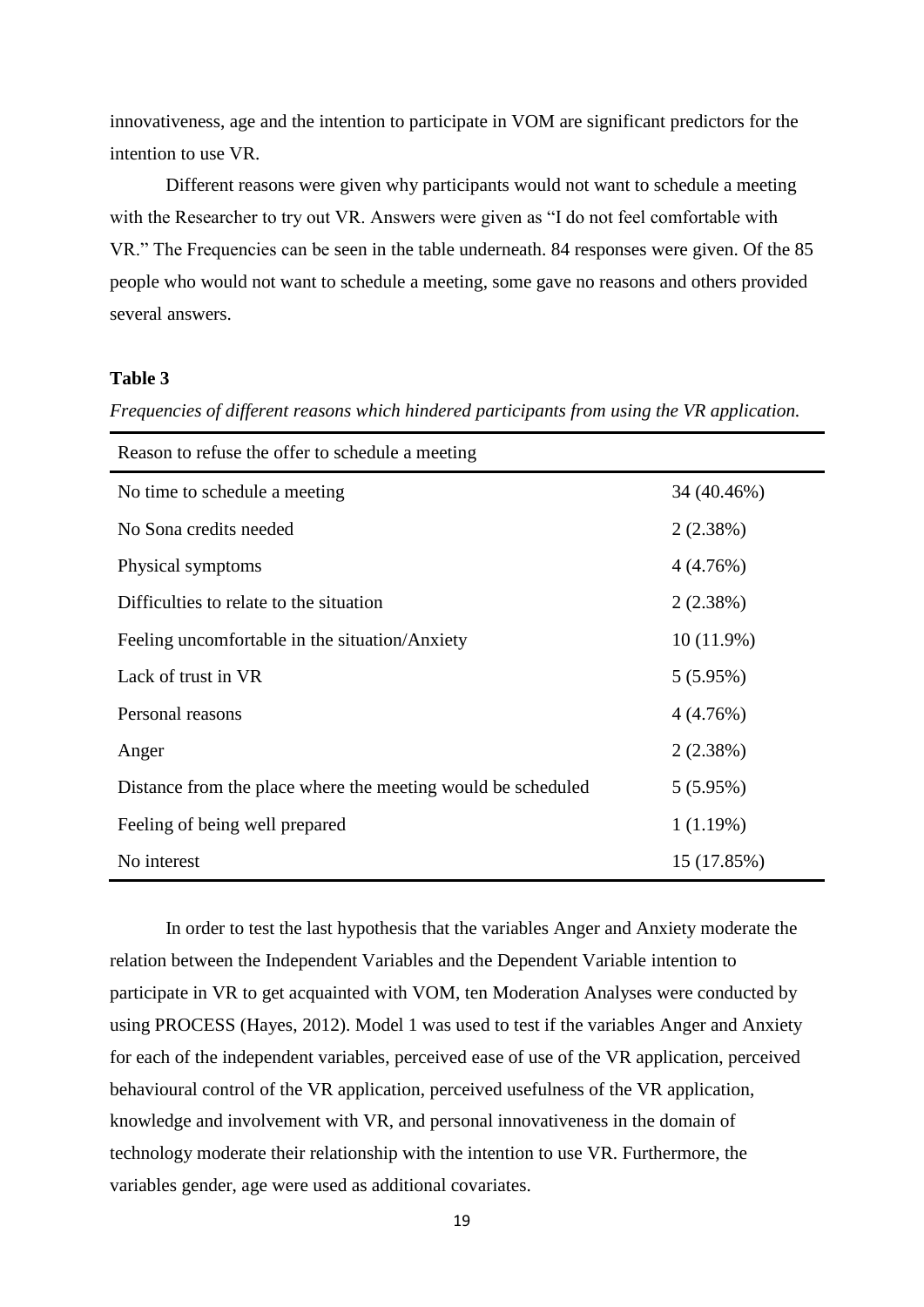The Moderator anxiety was tested with each of the independent variables perceived ease of use, perceived behavioural control, perceived usefulness, knowledge and involvement with VR and personal innovativeness in the domain of technology, and the covariates gender and age were used additionally. Therefore, all of the variables were part of each analysis. Also, the other moderator anger was used as a covariate. A two-way interaction was expected. However, the findings were against the expectations as no significant Interactions were revealed, due to p-values of the interaction effects being >.19, and b <.12. Therefore, anxiety did not moderate the effect of the variables perceived ease of use, perceived behavioural control, perceived usefulness, knowledge and involvement with VR and personal innovativeness in the domain of technology on the intention to use VR to get acquainted with VOM.

Secondly, the moderator anger was also tested with each of the independent variables and the covariates gender and age. The other moderator anxiety was used as a covariate in each of the five analyses, a two-way interaction was expected between the independent variables and the moderator anger. Anger did not moderate the relationship between the variables perceived ease of use of the VR application, perceived behavioural control of the VR application, perceived usefulness of the VR application and personal innovativeness in the domain of technology on the intention to use VR due to p-values  $> 0.38$ , b<.06 of the interaction effect. However, a significant interaction effect was found for the variable knowledge and involvement with VR, and the moderator anger;  $F(1,99)=5.73$ ,  $p<.02$ . Figure 2 displays the impact of anger as a moderator on the relationship between knowledge and involvement and the intention to participate in VR. But it has to be indicated that the slopes of knowledge and involvement at different levels of anger are not significant; effects of knowledge and involvement at different levels of anger are significantly different from each other but not-significant on their own. As it is visible in the figure, the slopes go in different directions depending on the values of the moderator. Thus, it shows that no main effect exists between knowledge and involvement with VR, and intention to use VR, moderated by anger.<sup>2</sup>

**.** 

<sup>2</sup> Exploratory Analysis: A Mediation Analysis was conducted for the independent variables perceived ease of use, perceived usefulness, personal innovativeness which were significant predictors in the multiple regression analysis. It was tested if the variable intention to participate in VOM would explain the relationship with the intention to use VR. The relationship was not found to be significant.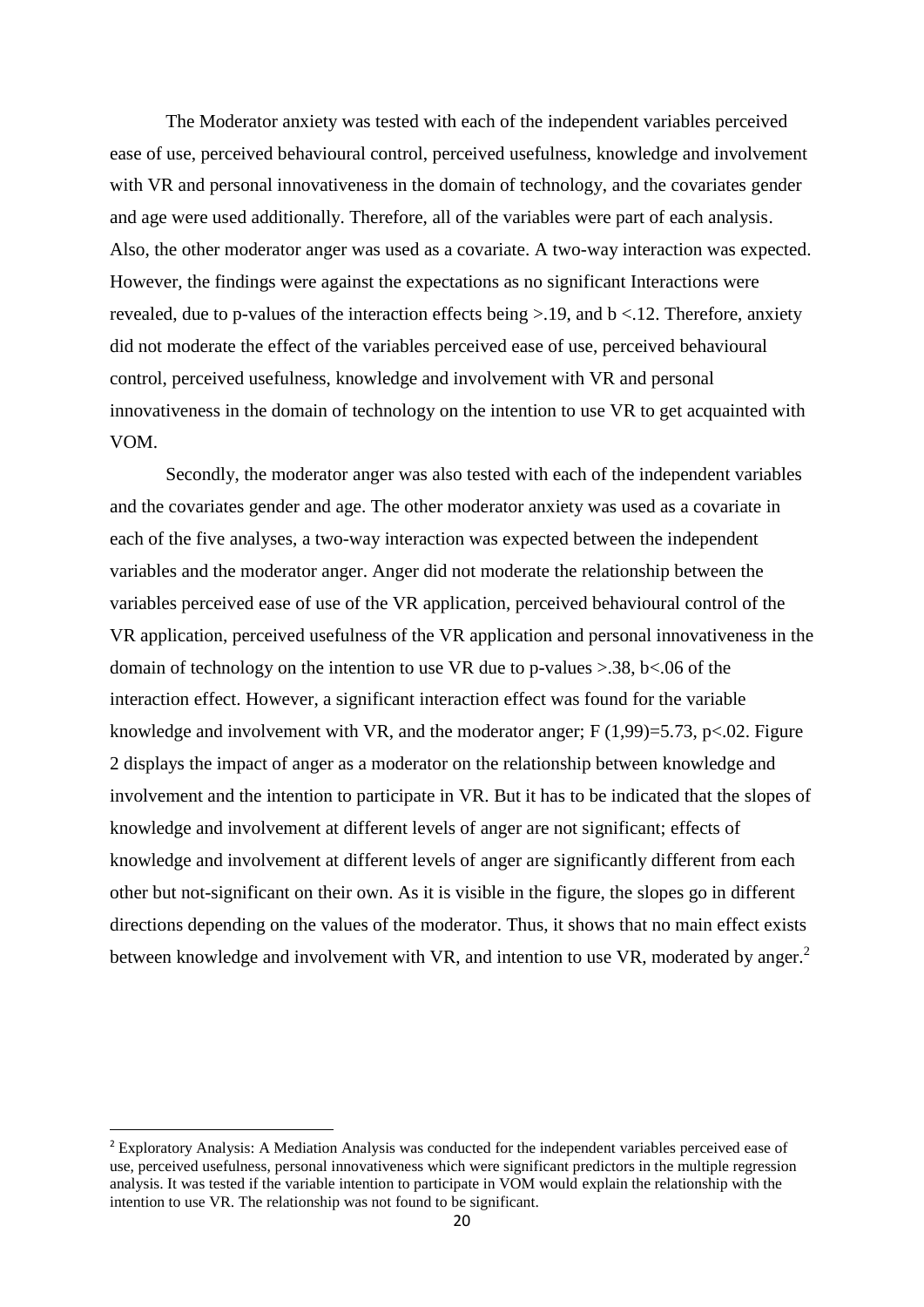

*Figure 2.* Impact of the Moderator Anger on the Relationship of Knowledge and Involvement with VR and the intention to use VR to get acquainted with VOM. Participation VR refers in this case to the variable intention to use VR to get acquainted with VOM.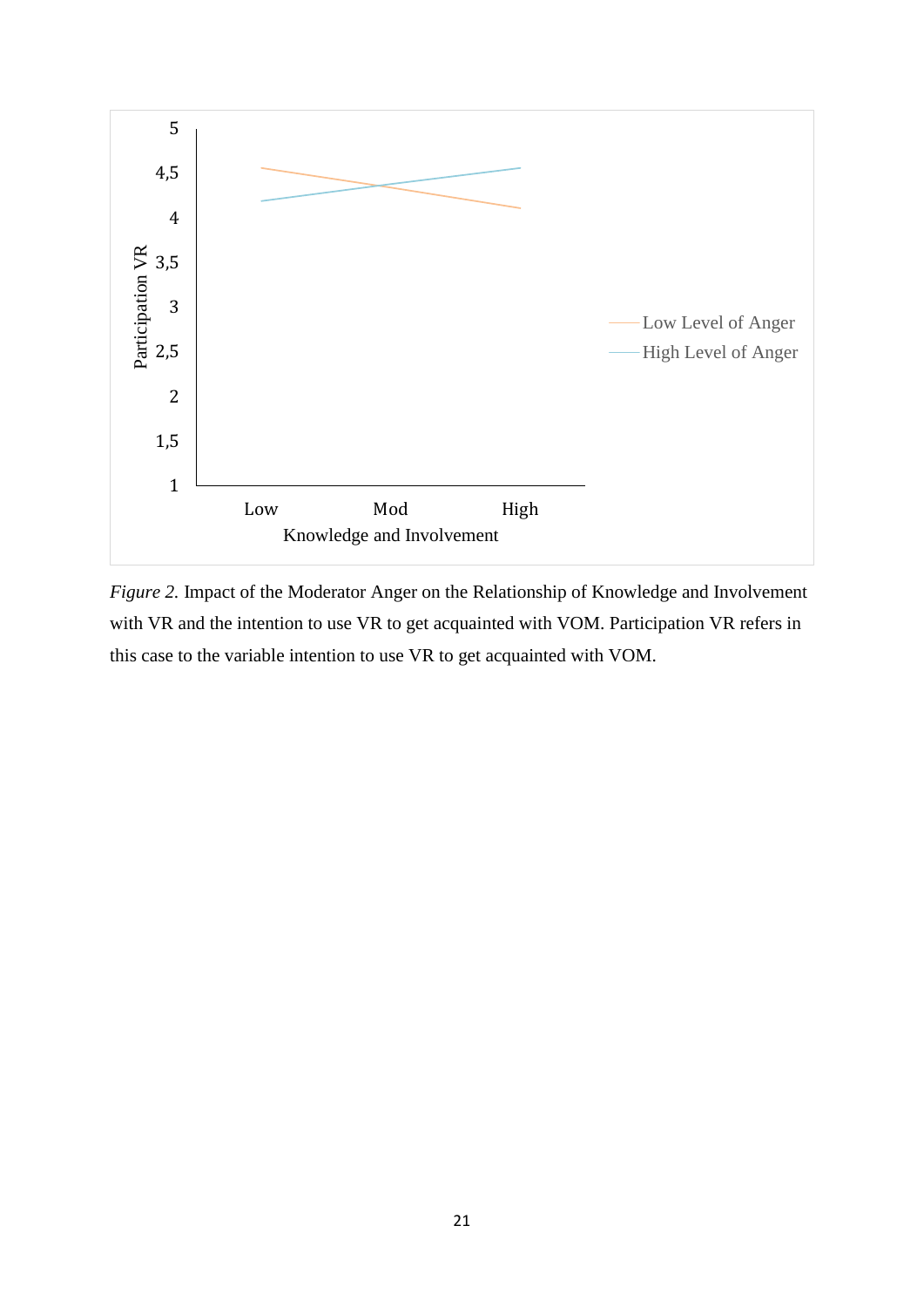#### Discussion

VOM is a worldwide more and more practiced process of restorative justice, and therefore, it is increasingly present in the literature. However, participation rates are still not as high as desired, even though good results could be seen after the process (Hansen & Umbreit, 2018). Problems arise due to different reasons, ranging from anxiety and uncontrolled emotions to insecurities concerning the process which might hinder people from participating (Paul & Schenck-Hamlin, 2017; Daly, 2006). The occurring insecurities might lead to victims not participating in VOM. In order to prepare victims sufficiently and decrease feelings of anger and anxiety, VR might be useful as it is also successfully used in the domain of anxiety disorders and treatment of anger (Miyahira et al., 2010).

Therefore, the current study was conducted to impact the effectiveness of the process and to find ways to prepare the victim sufficiently as the persisting insecurities need to be targeted. Due to VR, feelings of insecurity, anxiety, and anger towards meeting the offender can be treated. In order to give victims the chance to use VR as a preparation to get acquainted with VOM, factors need to be found which impact people on participating in VR. It should be examined to what extent the factors from the Technology Acceptance Model (TAM), Theory of Planned Behaviour (TPB), User Information Satisfaction (UIS) model, and the character trait personal Innovativeness predict whether crime victims would have the intention to use VR to get acquainted with VOM, and which impact the emotions anger and anxiety have on these relationships. It was expected that perceived ease of use of the VR application, perceived behavioural control of the VR application, perceived usefulness of the VR application, knowledge and involvement with VR, personal innovativeness in the domain of technology predict the intention to use VR.

As a result of the research, it was found out, in line with the expectations, that (1) perceived ease of use, (2) perceived usefulness, (3) personal innovativeness predict the intention to use VR to get acquainted with VOM. The findings are in line with the TAM (Davis, 1989) proposing perceived ease of use and perceived usefulness as predictors for the use of technology. Furthermore, based on Fagan et al. (2012), the just mentioned are also predictors for the use of VR in a different context than the domain of restorative justice, together with the predictor personal innovativeness. They found out that those three factors predict nursing students' intention to use a VR based simulation for practicing some studyrelated practices (Fagan et al., 2012). By using the TAM, they showed that perceived ease of use, and perceived usefulness predicted the use of VR in the study-related context of nursing students, whose behavioural intention and the perception of this technology was higher when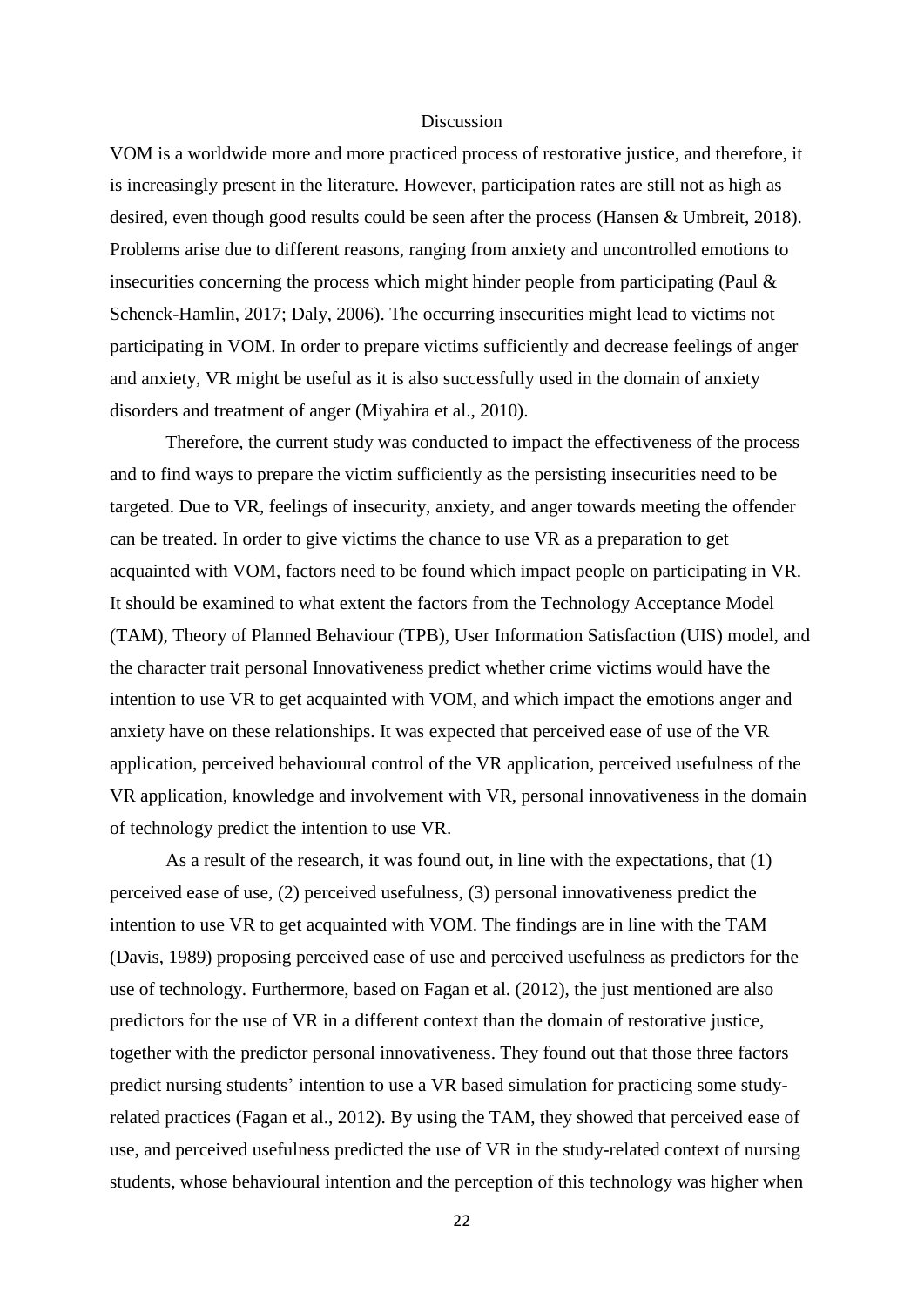perceived ease of use and perceived usefulness were high (Fagan et al., 2012). Also, the research shows, as in the findings of the current research, that personal innovativeness in the field of technology predicted the intention to use the application (Fagan et al., 2012). Furthermore, Herzallah & Mukhtar (2016) showed in their study on the factors predicting the intention to use and the perception of electronic commerce (EC) services of managers, that perceived usefulness had an impact on the intention to use the application. As the TAM was used, it can be assumed that the study also partly goes in line with the current research, but the different context of this study has to be taken into account. Finally, the current study adds to the study of Fang, Shao and Lan (2009) as they tested the impact of the factor of personal innovativeness on participants' intention to use web surveys in different kinds of fields. Fang et al. (2009) suggest that personal innovativeness had a positive impact on the intention to participate in web surveys. Thus, the intention to use VR to get acquainted with VOM depends on perceived ease of use, perceived usefulness, and personal innovativeness, respectively.

Additionally, it is found in the current study that (4) intention to participate in VOM and (5) age are predictors for the variable intention to use VR to get acquainted with VOM and the variable participation in VR, as in the study both intention and behaviour were tried to be measured. Interestingly, this finding could explain that the intention to use VR to get acquainted with VOM is given if the victim is rather willing to participate in VOM at all. Furthermore, Czaja  $& Lee (2007)$  show that there might occur changes in cognitive abilities which are related to age. Those are important for the design of VR applications as it helps to make VR suitable for the majority of people. The results of Czaja & Lee (2007) say that older people perceive more anxiety towards using these systems than younger people, and less confidence is felt towards one's ability to use them in a successful way (Czaja & Lee, 2007). Therefore, the attitude and technical support and other factors as the type of application and ease of access have to be taken into account (Czaja & Lee, 2007). However, the current study supports the opposite findings that age predicts intention to use VR positively. According to Czaja & Lee (2007), older people would be inhibited to use technology due to anxiety or less confidence. Different reasons could account for these findings. On the one hand, the majority of the sample of the current study was below 25, and thus, the factor age might be not as meaningful. Still, the predictor age on one's willingness to use technology as VR might need to be researched further as the cognitive difficulties of older people should be taken into account and the system should be adapted to reach both old and young participants. This might impact the attitude positively, which again would be an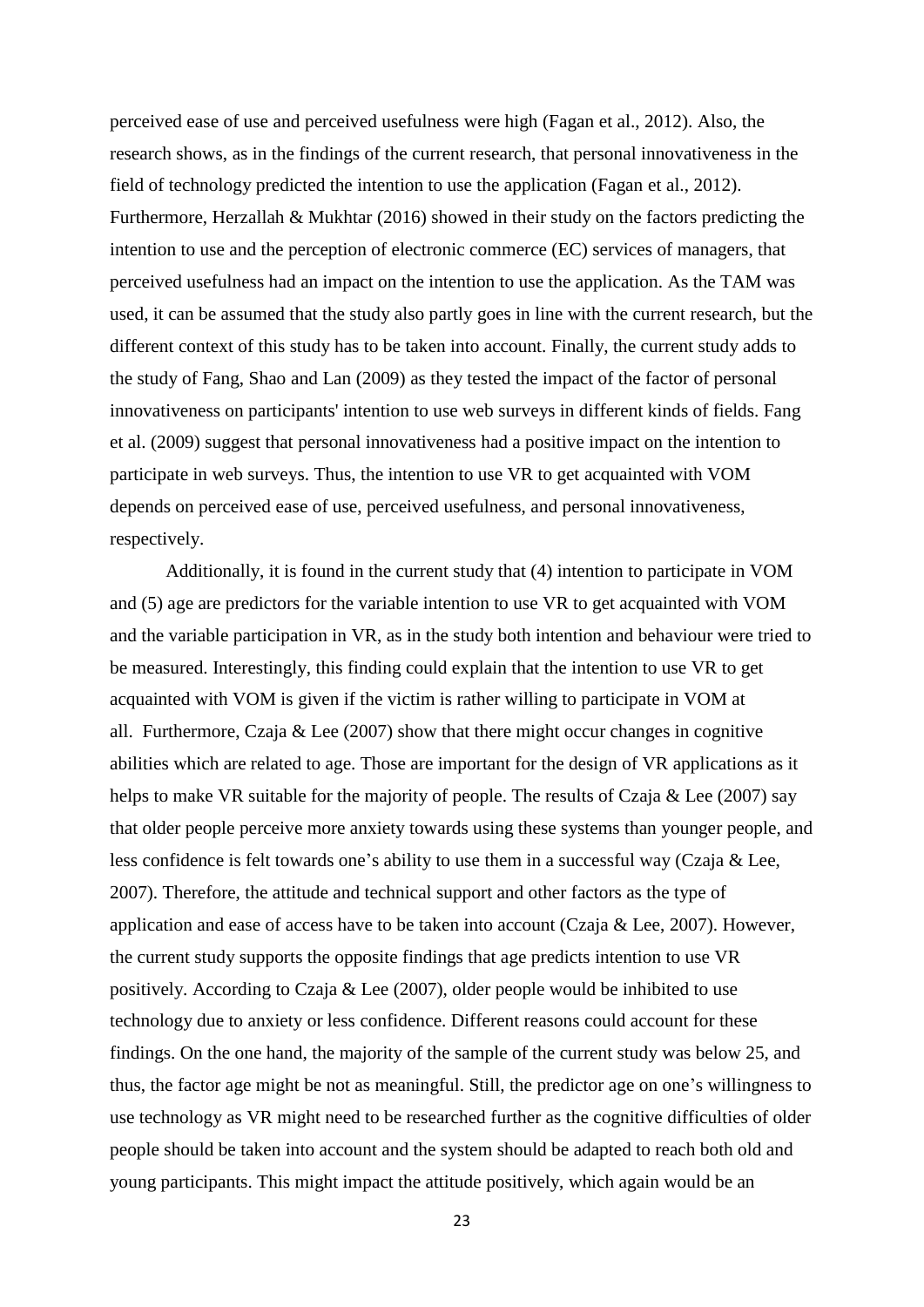important predictor for the use of technology in general (Czaja  $\&$  Lee, 2007). Thus, it would be useful to define the different needs of older and younger people towards VR and adapt it accordingly.

Contrary to the expectations, it was concluded that perceived behavioural control of the VR application and knowledge and involvement with VR are no predictors for the intention to use VR to get acquainted with VOM. Those hypotheses were refused, which differs from previous research. Venkatesh et al. (2003) evaluated TPB (Ajzen, 1991) and showed that perceived behavioural control is supposed to predict the willingness to use information systems. Also, knowledge and involvement is assumed to predict the use of information systems (Treacy, 1985). Possible reasons for differing results might be the focus on information systems, which is not as specific as VR. Also, in the domain of VR, less knowledge might be initiated from the participants, and also the lack of experience might lead to a decrease in perceived behavioural control and usage might be perceived as rather difficult. It can be assumed that most participants have not used VR before. Contrary findings were also shown by Harrison, Mykytyn & Riemenschneider (1997). It was shown that perceived behavioural control predicted if small businesses would implement some sort of information systems (Harrison et al., 1997). No study was found which could predict perceived behavioural control and knowledge and involvement as predictors for the use of VR. Even though the results of the current study are negative, it might contribute to existing knowledge and impact future studies. It needs to be mentioned that Mathieson (1991) compares TAM with TPB which could give further insight into why perceived ease of use and perceived usefulness predict the intention to use VR to get acquainted with VOM, while perceived behavioural control did not. It can be concluded that TAM is focused on the domain of technology, while TPB was initially derived to predict behaviour in general (Mathieson, 1991). Even though TPB was also used in the technological domain, it might need to be adapted more specifically to VR by e.g. adding components focusing on specific behaviours regarding the usage of technology. TAM which is developed from TPB shows predictors for the intention to use VR and therefore, perceived behavioural control might show which perceived barriers occur to the participants by using the system but should not be as meaningful (Mathieson, 1991). The research presented was mainly conducted in the context of information systems and more generally than it was done in the researcher's study.

Lastly, anger and anxiety do not moderate the relationship between the predictors perceived ease of use, perceived behavioural control, perceived usefulness, personal innovativeness and the intention to use VR. However, an interaction effect was found between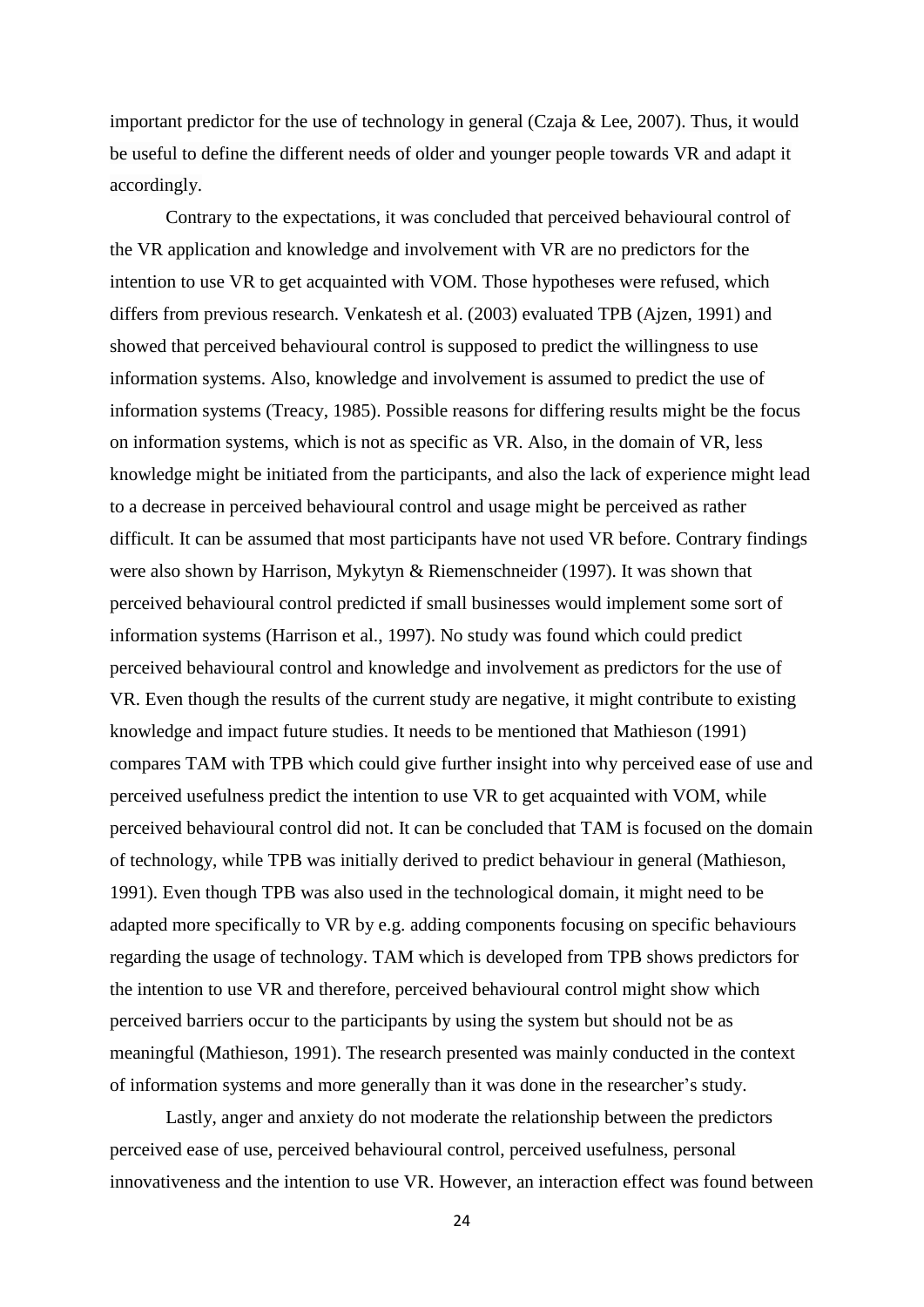knowledge and involvement of the user and anger. It was assumed, based on Wyrick & Constanzo (1999), that anger might inhibit participants' willingness to participate in VOM and based on Paul & Schenck-Hamlin (2017) that anxiety could also show an interaction effect. Therefore, it was concluded that the moderators impact the intention to use the VR application to get acquainted with VOM negatively. An interaction effect was found in just one case. It can be assumed that participants might perceive feelings of anger and anxiety but rather saw VR as a tool to get acquainted with VOM as support. Still, anxiety and anger had no direct effect on the intention to participate in VR. The interaction effect which was found might explains that feelings of anger influence the relationship between the knowledge and involvement level of the user and the intention to participate in VR. However, more research needs to be done in order to be able to generalise those findings, taking the impact of knowledge and involvement with VR into account. This would be also important in order to test if the found interaction effect occurred as a coincidence.

Finally, some qualitative data was used to explore the reasons why participants decided not to take part in VR. Those are important as this would impact the implementation of VR and it would be easier to develop an application which would find wide support in the society. Often it was said that the participants were afraid to feel uncomfortable in the situation or be anxious or did not trust the VR application. This could implicate that the participants need good support during the use of such an application and the procedure needs to be explained carefully to them.

## *Limitations*

Some limitations also have to be indicated, which might have an impact on the current study. One limitation is that the participants were no real victims, and this could make it possible that they were not able to make accurate judgments regarding the crime.

Also, the crime scenario could be hard to imagine as it was just described through a text. The participants had to guess if they would participate, and this could differ from their feelings towards such a decision in reality. As both, crime scenario and VR scenario did not take place and were just described, also difficulties could evolve through misunderstanding towards the VR application. It can be concluded that it might impact the generalizability of the study.

An online questionnaire was implemented, which makes it difficult to control for outside variables. Therefore, it could be possible that due to emotional arousal based on a crime situation they might have had difficulties. Also, the participation in the questionnaire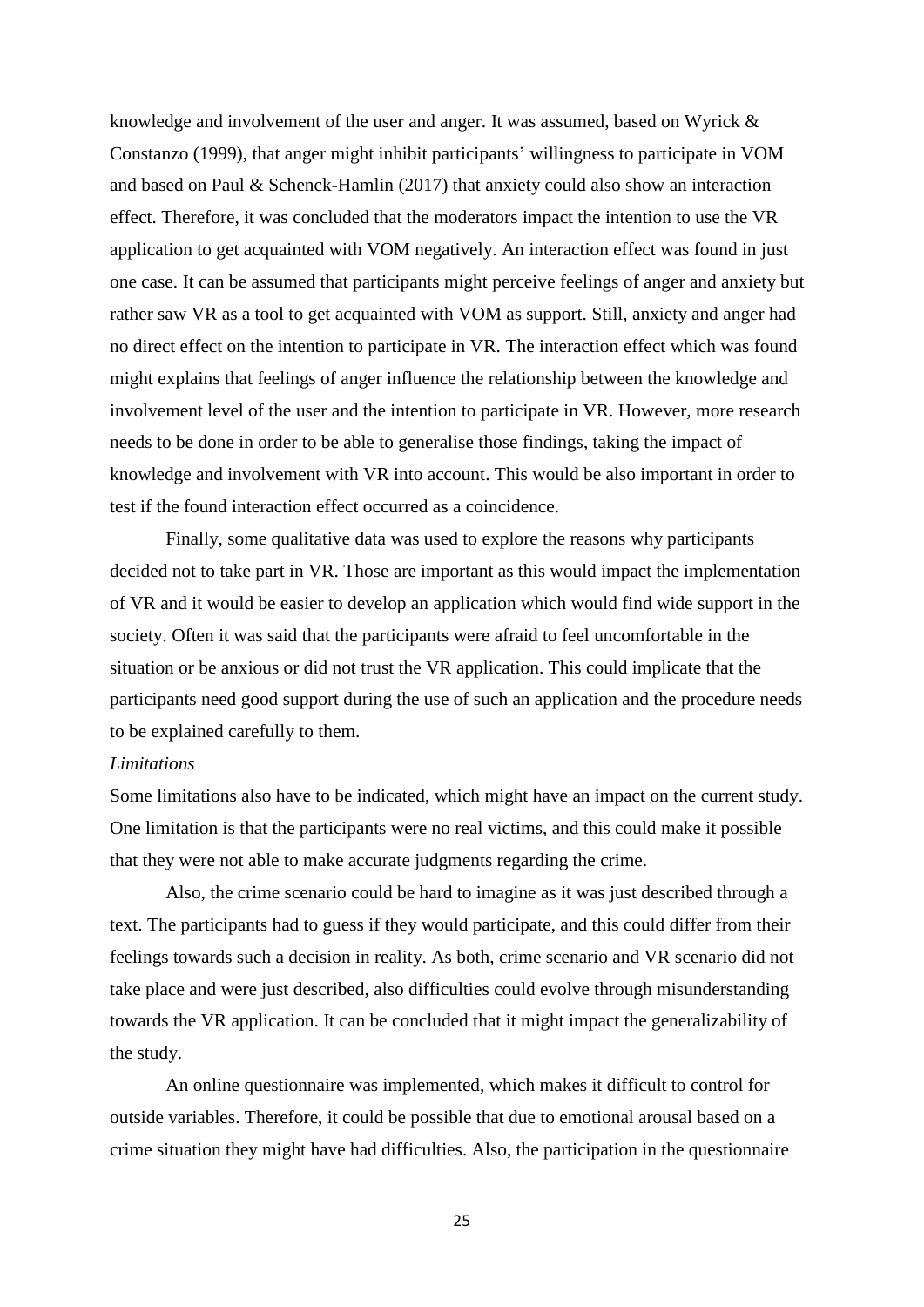might indicate that the participants are generally more open to this kind of technology and would answer accordingly. And concentration issues might be possible.

Finally, participants took part voluntarily by using the implemented platform SONA of the University of Twente or were from the researcher's social network. This could make the initial motivation to the willingness to participate in VR higher because the participants choose voluntarily to participate. Thus, it would be interesting to replicate the study with an unknown sample from a different context.

#### *Implications*

It would be from great importance to replicate the studies as the research in the field of VR as preparation for VOM is rather new. By using VR already in the study, better imagination of VR could be produced and also by showing, for instance, a video to introduce the participant to the crime scene might cause different results. Also, using a more diverse sample could help to define if age is a predictor of the intention to use VR to get acquainted with VOM and therefore, if VR is suitable preparation for VOM in general or if different approaches need to be developed for victims. Overall, the scales of the current study showed good validity and reliability and therefore, it would be useful to replicate the study with similar scales.

Another issue is that due to the voluntariness of VOM it might be difficult to convince people to take part in a preparation to get acquainted with VOM as the intention to participate in VOM seems to have an impact on the intention to use VR as a preparation. Therefore, it might be important to gain research on how to lower the insecurities of those people, for example through good preparation and also reach victims who are not interested in VOM or suffer from difficulties in the use of VR.

Additionally, as it is also indicated by Fagan et al. (2012) further research is required on how personal innovativeness in the domain of technology predicts the participation in VR, especially in combination with perceived ease of use of the VR application and perceived usefulness of the VR application. Thus, the current study might be a good start as it is found out to be a predictor. Also, anger and anxiety should be more deeply taken into account, even though they were not found to be moderators in the current study. But they are normal consequences of a crime and definitely need to be taken into account and the victim needs to be supported to deal with those.

#### *Conclusion*

 It is important to mention that the use of VR to get acquainted with VOM is quite a new field, and to the researcher's knowledge, no studies were exploring this yet. However, more research in this domain might be helpful to develop the VR application itself further and also,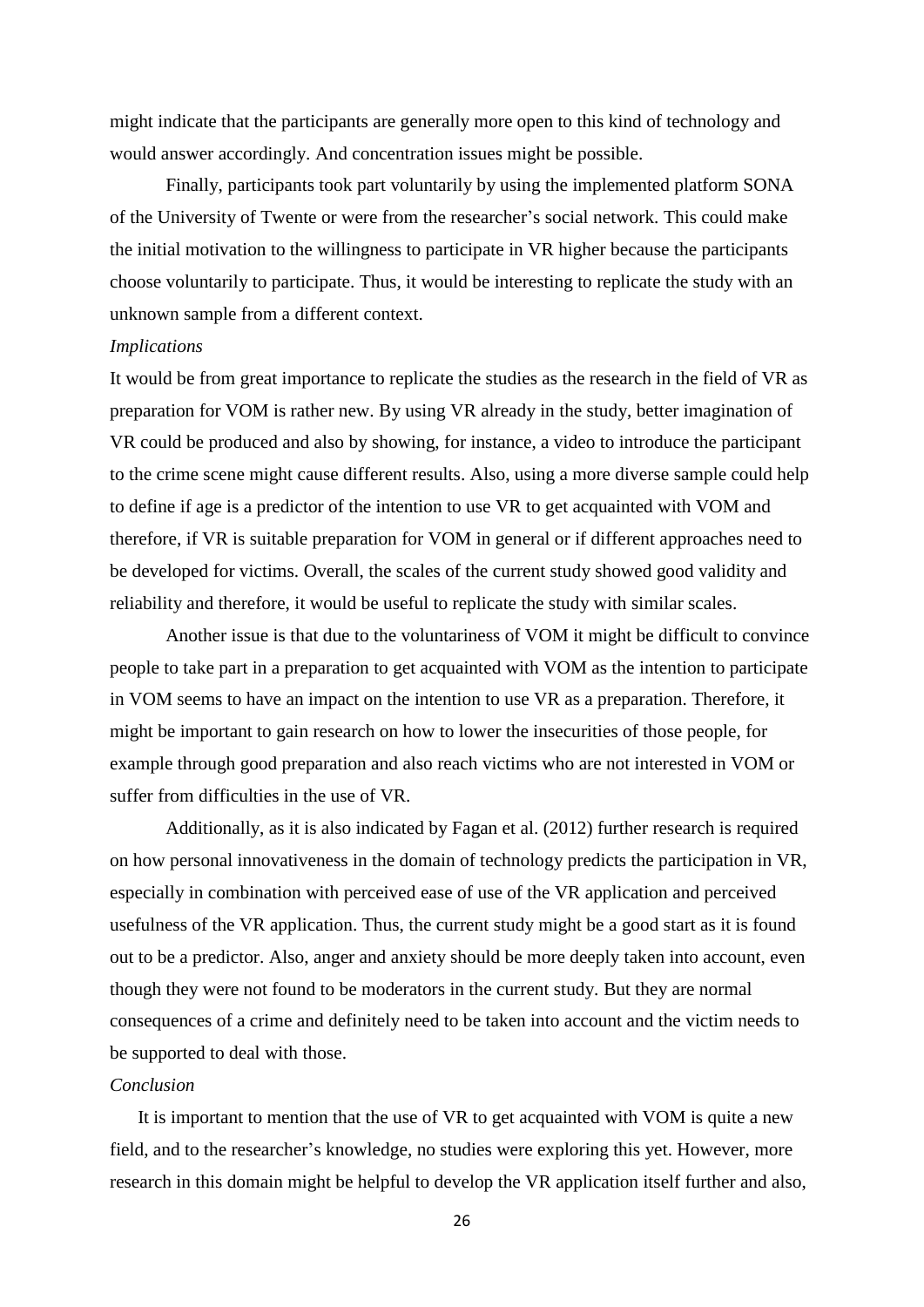to make VOM accessible to an increasing number of victims. The predictors of the TAM model should be kept in mind and also the trait of personal innovativeness. The proper implication of VR application could decrease negative feelings about the process and lower insecurities. The positive impact of VR in the domain of VOM should be further spread in society as it might be a huge step to increase participation rates and decrease reoffending after a crime.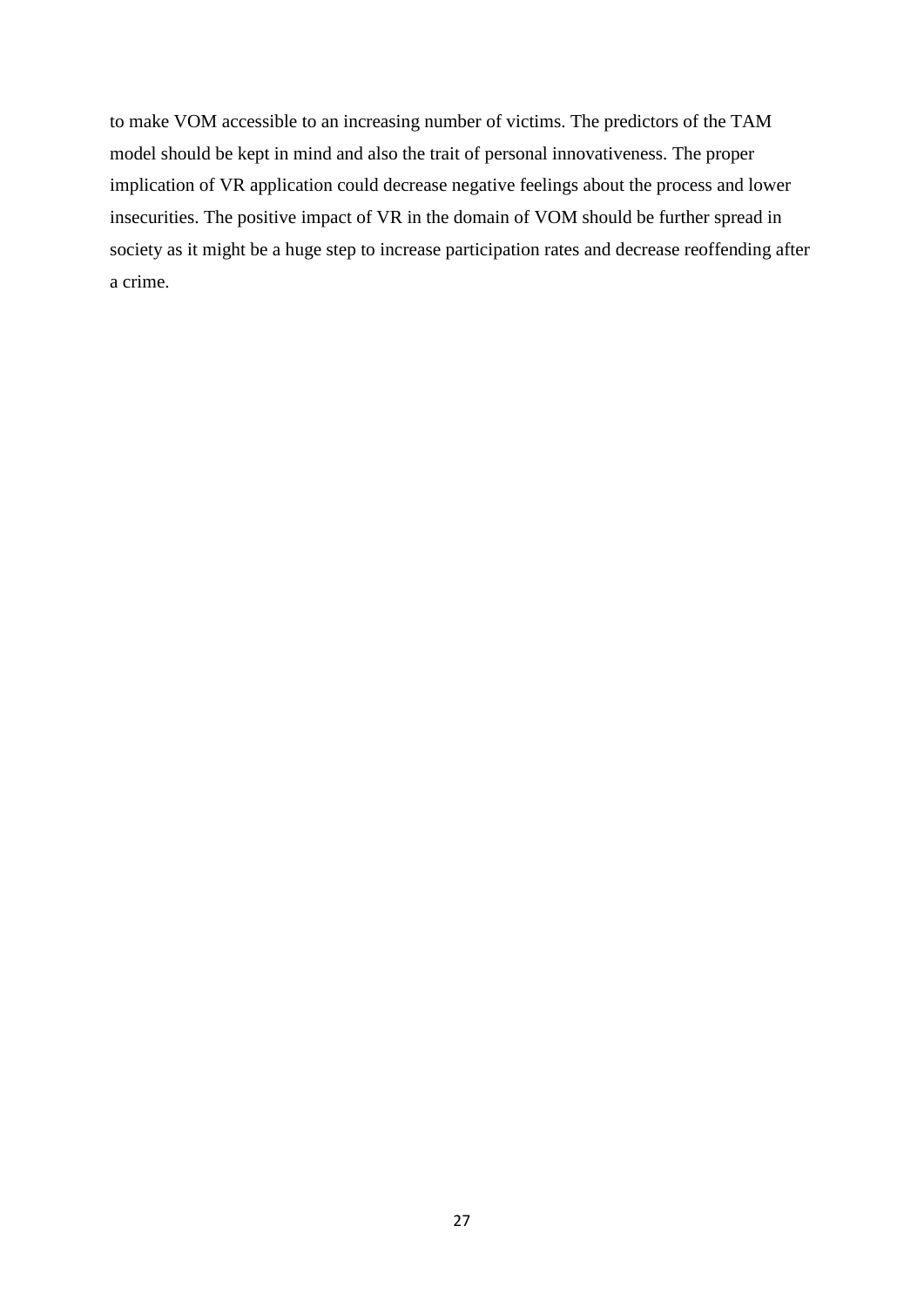#### References

Agarwal, R., & Prasad, J. (1998). A conceptual and operational definition of personal innovativeness in the domain of information technology. *Information systems research*, *9*(2), 204-215.

Ajzen, I. (1991). The theory of planned behavior. *Organizational behavior and human decision processes*, *50*(2), 179-211.

Beck, A. T., Epstein, N., Brown, G. & Steer, R. A. (1988). An inventory for measuring clinical anxiety: Psychometric properties. Journal of Consulting and Clinical Psychology, 56 (6), 893-897.

Choi, J. J., Green, D. L., & Kapp, S. A. (2010). A qualitative study of victim offender mediation: Implications for social work. *Journal of Human Behavior in the Social Environment*, *20*(7), 857-874.

Choi, J. J., Gilbert, M. J., & Green, D. L. (2013). Patterns of victim marginalization in victim-offender mediation: Some lessons learned. *Crime, Law and Social Change*, *59*(1), 113- 132.

Czaja, S. J., & Lee, C. C. (2007). The impact of aging on access to technology. *Universal Access in the Information Society*, *5*(4), 341.

Daly, K. (2006). The limits of restorative justice. Handbook of restorative justice: A global perspective, 134-145.

Davis, F. D. (1989). Perceived usefulness, perceived ease of use, and user acceptance of information technology. *MIS quarterly*, 319-340.

Doorverwijzen. (n.d.) Retrieved from: http://mediationinstrafzaken.nl/verwijzers/.

Fagan, M., Kilmon, C., & Pandey, V. (2012). Exploring the adoption of a virtual reality simulation: The role of perceived ease of use, perceived usefulness, and personal innovativeness. *Campus-Wide Information Systems*, *29*(2), 117-127.

Fang, J., Shao, P., & Lan, G. (2009). Effects of innovativeness and trust on web survey participation. *Computers in Human Behavior*, *25*(1), 144-152.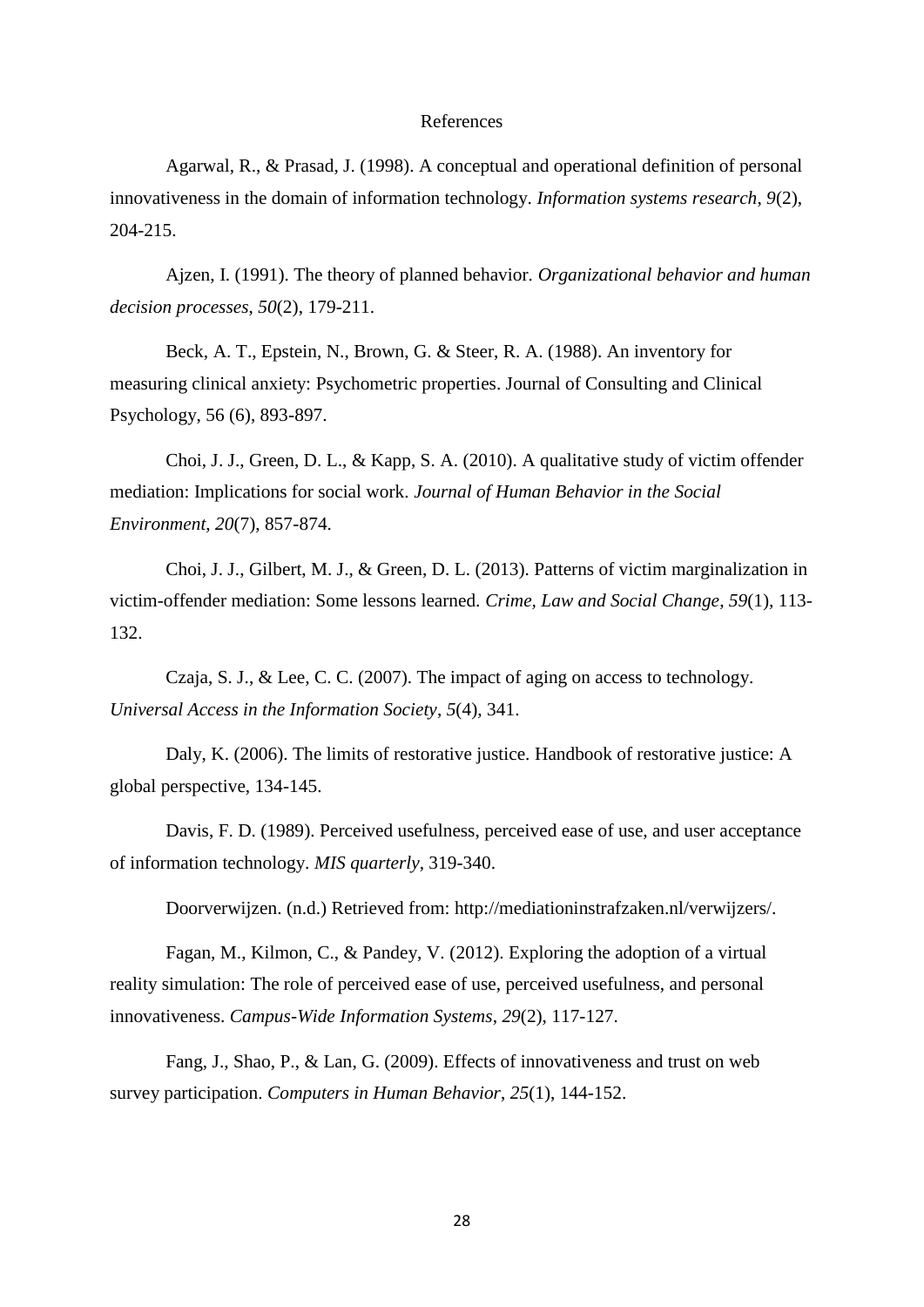Garcia-Palacios, A., Hoffman, H. G., Kwong See, S., Tsai, A. M. Y., & Botella, C. (2001). Redefining therapeutic success with virtual reality exposure therapy. *CyberPsychology & Behavior*, *4*(3), 341-348.

Harrison, D. A., Mykytyn Jr, P. P., & Riemenschneider, C. K. (1997). Executive decisions about adoption of information technology in small business: Theory and empirical tests. Information systems research, 8(2), 171-195.

Hansen, T., & Umbreit, M. (2018). State of knowledge: Four decades of victimoffender mediation research and practice: The evidence. Conflict Resolution Quarterly, 36(2), 99-113.

Hayes, A. (2012). PROCESS [Macro]. *Columbus: The Ohio State University*.

Herzallah, A. T., & Mukhtar, M. (2016). The Impact of Perceived Usefulness, Ease of Use and Trust on Managers' Acceptance of e-Commerce Services in Small and Medium-Sized Enterprises (SMEs) in Palestine.

Jerdan, S. W., Grindle, M., van Woerden, H. C., & Boulos, M. N. K. (2018). Headmounted virtual reality and mental health: critical review of current research. *JMIR serious games*, *6*(3), e14.

Lai, P. C. (2017). The literature review of technology adoption models and theories for the novelty technology. *JISTEM, 14*(1), 21-38. doi: 10.4301/S1807-17752017000100002

Legris, P., Ingham, J., & Collerette, P. (2003). Why do people use information technology? A critical review of the technology acceptance model. *Information & management*, *40*(3), 191-204.

Mathieson, K. (1991). Predicting user intentions: comparing the technology acceptance model with the theory of planned behavior. *Information systems research*, *2*(3), 173-191.

Miyahira, S. D., Folen, R. A., Stetz, M., Rizzo, A., & Kawasaki, M. M. (2010). Use of immersive virtual reality for treating anger. *Stud Health Technol Inform*, *154*, 82-86.

Pan, X., & Hamilton, A. F. D. C. (2018). Why and how to use virtual reality to study human social interaction: The challenges of exploring a new research landscape. *British Journal of Psychology*, *109*(3), 395-417.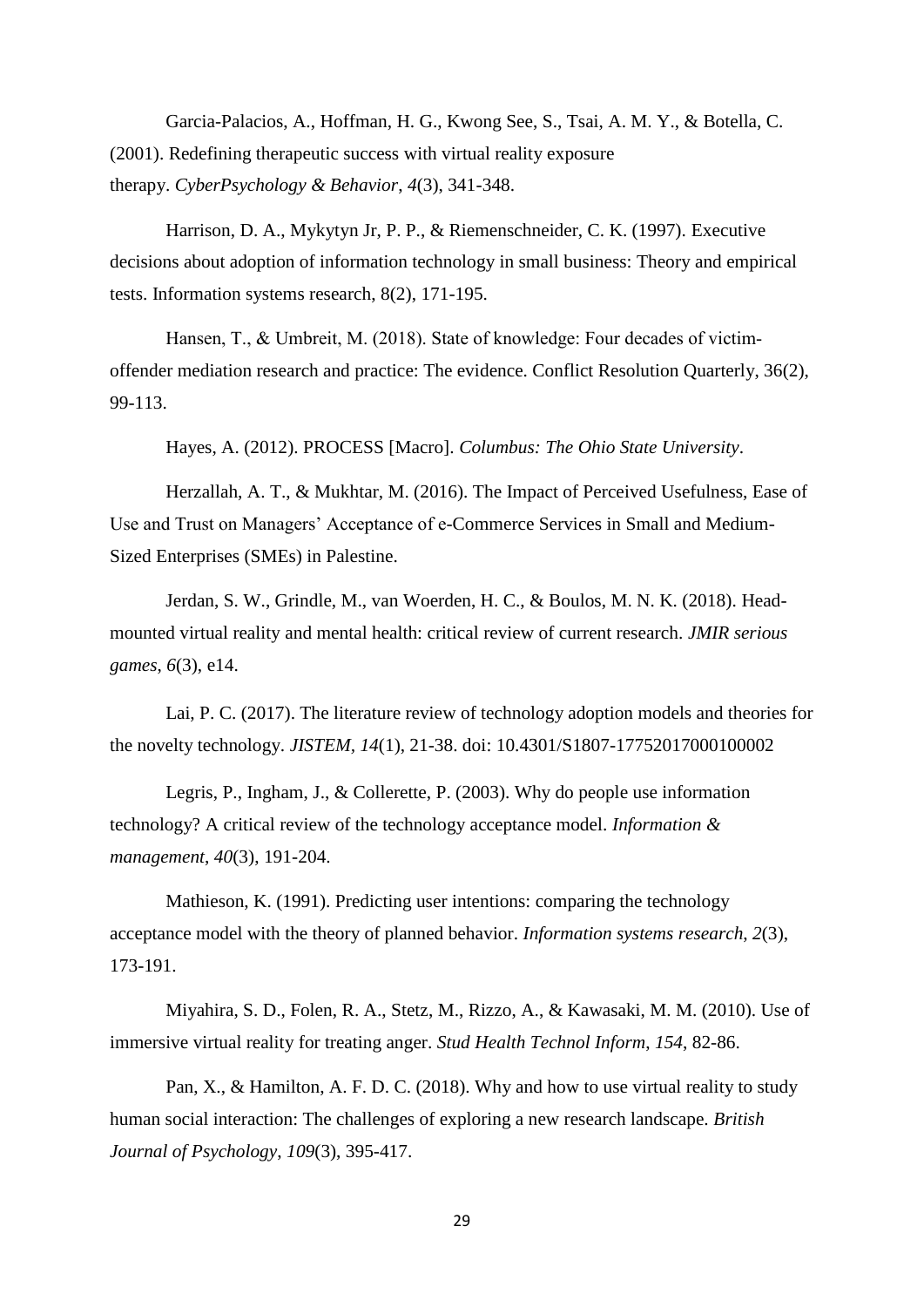Park, B. W., & Lee, K. C. (2011, April). The effect of users' characteristics and experiential factors on the compulsive usage of the smartphone. In *International Conference on Ubiquitous Computing and Multimedia Applications* (pp. 438-446). Springer, Berlin, Heidelberg.

Parsons, T. D., & Rizzo, A. A. (2008). Affective outcomes of virtual reality exposure therapy for anxiety and specific phobias: A meta-analysis. *Journal of behavior therapy and experimental psychiatry*, *39*(3), 250-261.

Paul, G. D., & Schenck-Hamlin, W. J. (2017). Beliefs about Victim-Offender Conferences: Factors Influencing Victim-Offender Engagement. Conflict Resolution Quarterly, 35(1), 47-72. doi:10.1002/crq.21190

Powers, R. F., & Dickson, G. W. (1973). MisProject management: myths, opinions, and reality. *California Management Review*, *15*(3), 147-156.

Rothbaum, B. O., Hodges, L. F., Ready, D., Graap, K., & Alarcon, R. D. (2001). Virtual reality exposure therapy for Vietnam veterans with posttraumatic stress disorder. *The Journal of clinical psychiatry*.

Sheeran, P., Trafimow, D., & Armitage, C. J. (2003). Predicting behaviour from perceived behavioural control: Tests of the accuracy assumption of the theory of planned behaviour. British journal of social psychology, 42(3), 393-410.

Shen, C. W., Ho, J. T., Ly, P. T. M., & Kuo, T. C. (2018). Behavioural intentions of using virtual reality in learning: perspectives of acceptance of information technology and learning style. *Virtual Reality*, 1-12.

Sherman, L. W., Strang, H., Mayo-Wilson, E., Woods, D. J., & Ariel, B. (2015). Are restorative justice conferences effective in reducing repeat offending? Findings from a Campbell systematic review. *Journal of Quantitative Criminology*, *31*(1), 1-24.

Srivastava, K., Das, R. C., & Chaudhury, S. (2014). Virtual reality applications in mental health: Challenges and perspectives. *Industrial psychiatry journal*, *23*(2), 83.

Treacy, M. E. (1985). An empirical examination of a causal model of user information satisfaction. *Center for Information Systems Research, Sloan School of Management, Massachusetts Institute of Technology*.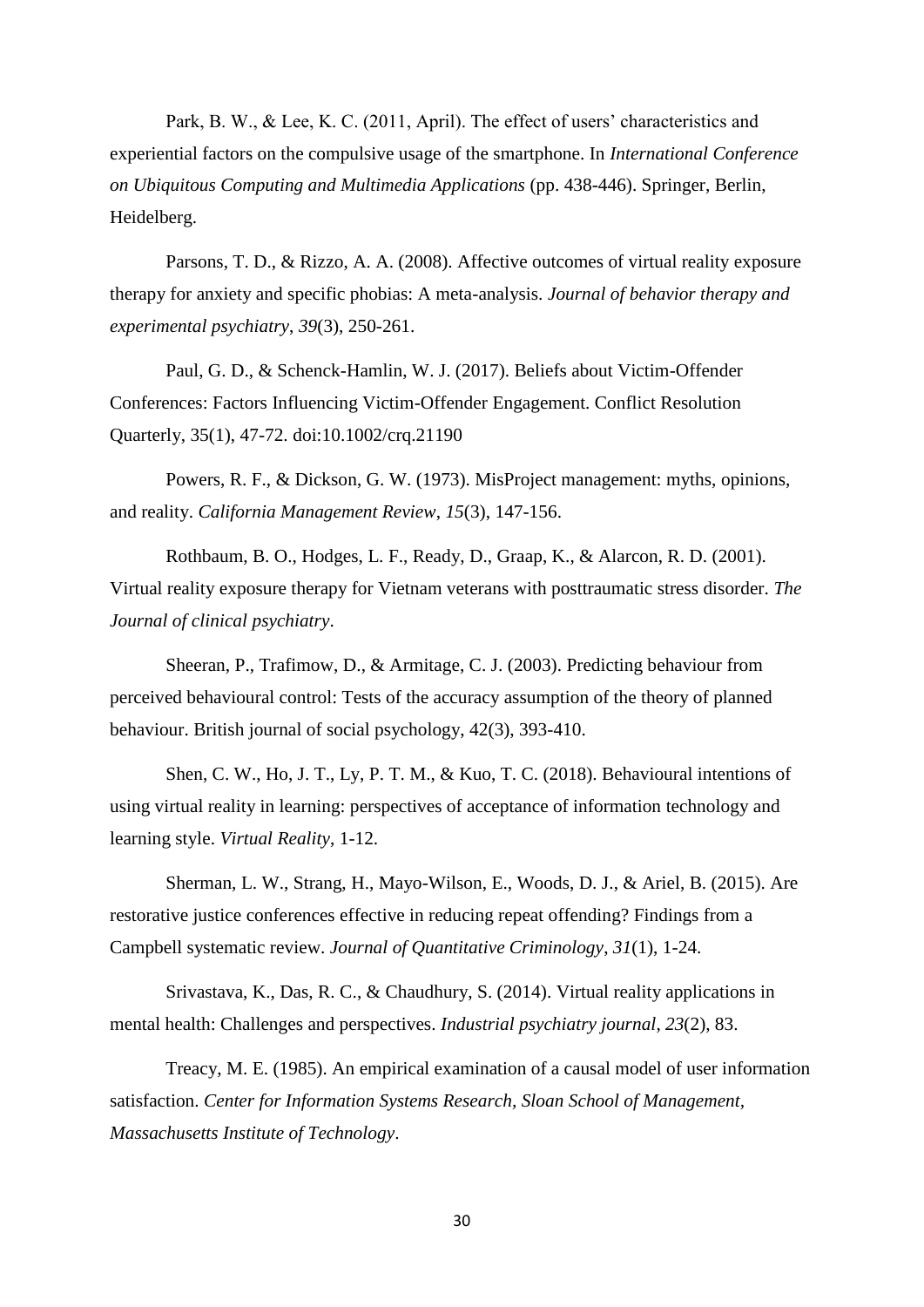Umbreit, M. S., Coates, R. B. & Vos, B. (2004). Victim-offender mediation: Three decades of practice and research. Conflict Resolution Quarterly, 22 (1-2). Retrieved from: http://onlinelibrary.wiley.com/doi/10.1002/crq.102/abstract.

Venkatesh, V., & Davis, F. D. (1996). A model of the antecedents of perceived ease of use:Development and test.Decision Sciences,27,451–481.

Venkatesh, V., Morris, M. G., Davis, G. B., & Davis, F. D. (2003). User acceptance of information technology: Toward a unified view. *MIS quarterly*, 425-478.

Wyrick, P. & Costanzo, M. (1999). Predictors of client participation in Victim-Offender Mediation. Mediation Quarterly, 16, 253–257[.](https://doi.org/10.1111/bjop.12290)

Zebel, S., Schreurs, W., & Ufkes, E. G. (2017). Crime seriousness and participation in restorative justice: The role of time elapsed since the offense. *Law and Human Behavior, 41*, 385-397. DOI: 10.1037/lhb0000242.

Zehr, H. (2015). *The little book of restorative justice: Revised and updated*. Simon and Schuster.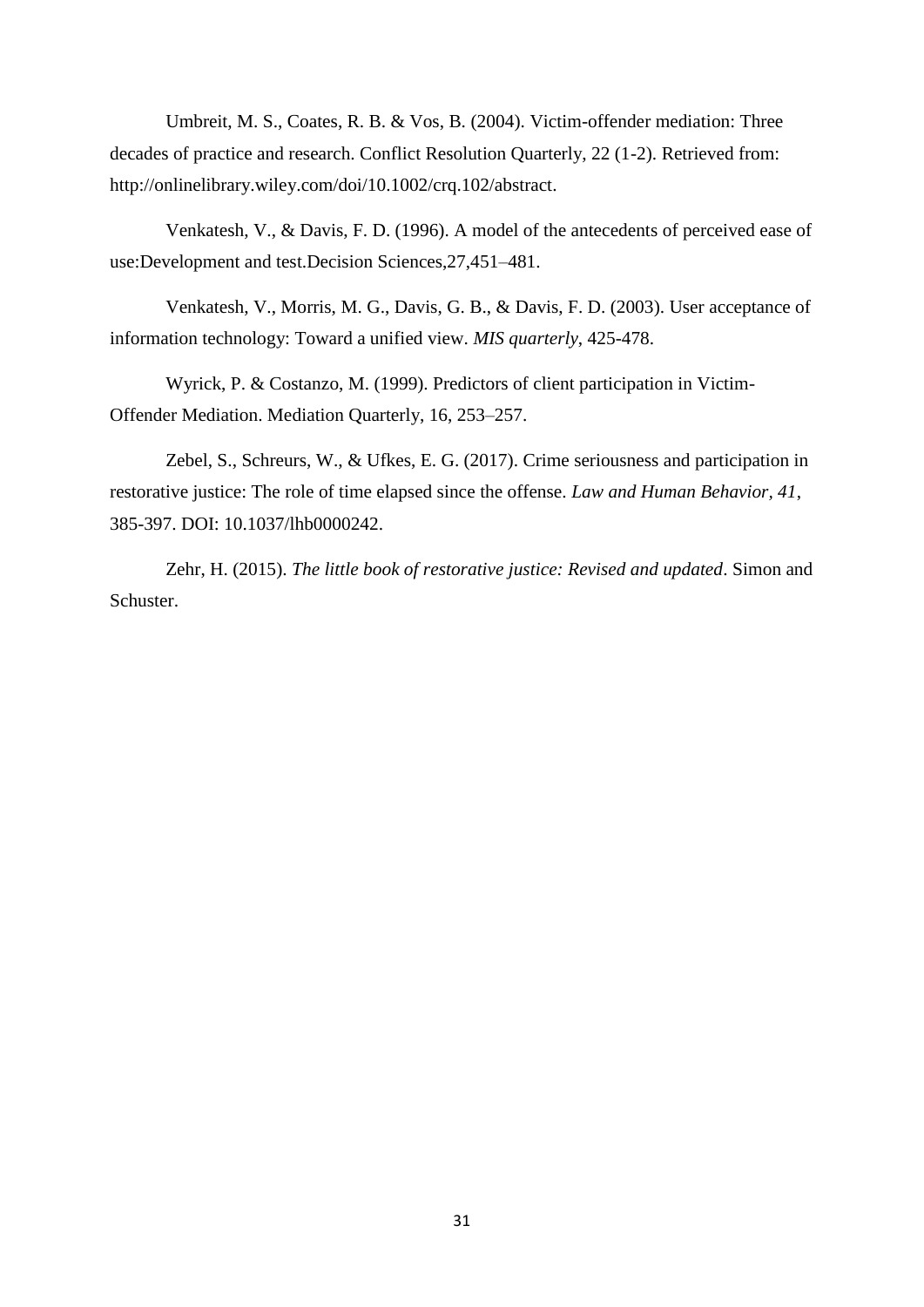## Appendices

## *Appendix 1*

## Informed Consent

Before you proceed in this questionnaire, please read the informed consent information below.

The following survey is used to explore the factors impacting the participation in Virtual Reality (VR) to get acquainted with Victim-Offender Mediation (VOM). The factors are explored by asking you questions after you took part in an imaginary crime scenario.

Please be aware that participation in this study is entirely voluntary, and that you can stop taking part at any time. You may withdraw from this research at any point after submitting the survey. Under no circumstances will your real name or identifying information be included in the report of this research. Nobody, except the researcher and the research supervisor, will have access to this anonymized material in its entirety. Your data is treated confidentially, and the research results are published anonymously. Your personal data will not be given to third parties without your expressed permission. If you have any question, you may contact Johanna Veltmann.

If you have any complaints about this research, please direct them to the Secretary of the Ethics Commission of the faculty Behavioural, Management and Social Sciences at University of Twente through ethicscommittee-bms@utwente.nl.

If you click on proceed, you indicate that you have read and understood the informed consent, and have been informed in a manner which is clear to you about the nature and method of the research. By proceeding you agree with participating in this study.

# *Appendix 2*

A crime scenario will be presented to you. Please read it carefully and imagine yourself being in the role of the victim. There will be questions asked about it afterward.

You are on your way home after a meeting with a friend. It is around 10pm, and you take the bus because it is already dark outside and it is raining. The bus is quite empty, and you go straight to the middle of the bus. You do not take a seat because you just have to stay there for 5 minutes.

Suddenly a man enters the bus who seems drunk. He talks loudly on the phone and holds a bottle of beer. He wants to pass you, but while moving, he accidentally touches your shoulder with his arm. He turns around and starts insulting you and perceives it as a provocation. You apologize and tell him that you did not touch him on purpose which makes him even angrier. At the moment, there is just one meter between you and him. He insults you and comes closer which seems very threatening. He says that he will punch you. However, the bus driver notices the situation, stops the bus and tells him to leave the bus and that he would call the police otherwise. The man hesitates but turns around, ready to leave the bus. Suddenly he raises the beer bottle, turns back and you can tell that the man tries to aim at your head. He throws the bottle towards you and runs out of the bus. The bottle comes closer, and you cannot avoid the bottle. It hits your shoulder, and you feel numbness in your arm.

*Appendix 3*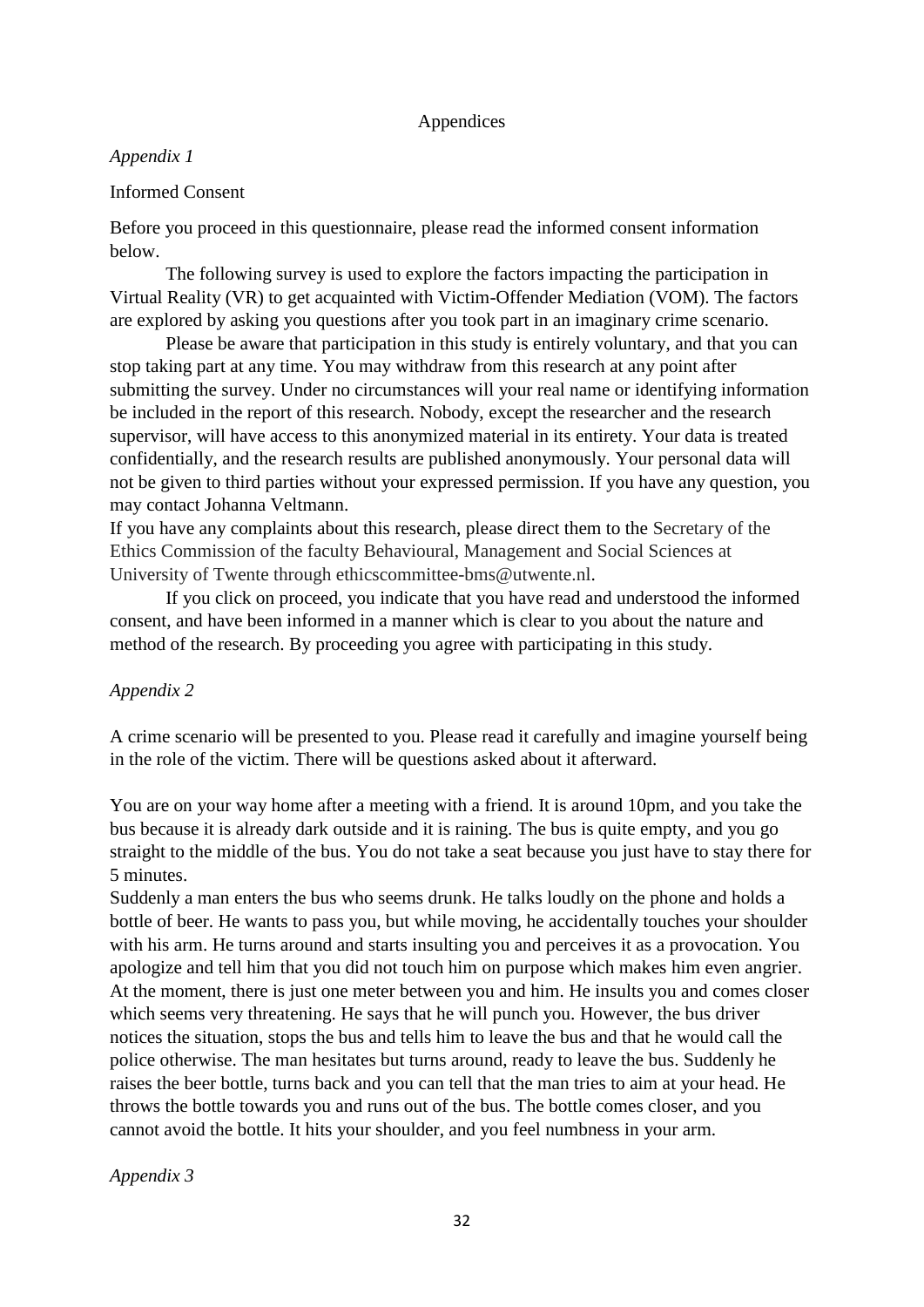You report the assault to the police. After two weeks you are contacted that the offender has been caught.

The reason why you are contacted is that the offender requested Victim-Offender Mediation (VOM). VOM offers victims of crime and minor assaults the opportunity to meet the offender in a safe setting, together with a trained mediator. The victim can ask questions and talk about the emotional consequences of the crime. The victim is provided with the chance to meet the offender and thereby reduce fear and anger towards the offender. Thus, the offenders can take responsibility for their actions, can apologize to the victim and have the chance to compensate their action. Research shows that after participating in VOM, the rate of reoffending is reduced in offenders. Participation in VOM can, therefore, help both victim and offender to cope with the crime. You are asked if you would like to participate in VOM to meet the offender.

However, to receive more information about this form of mediation and get acquainted with the procedure a VR application can be used. Please answer the following questions. If you are willing to use VR, an appointment will be made with you afterward, to use the VR application at the University of Twente. The VR application would be a head-mounted device which provides you with the perspective of the victim. While using it, you would feel as if you take part in VOM and the application is personalized and adapted to the kind of crime which you experienced, in this case assault. You would have the chance to ask questions to the avatar offender. The answers that the offender and mediator can give are pre-programmed and originate from a database which is filled with dialogues from thousands of VOM cases. Through the use of this VR application, you can experience how VOM takes place and how the mediator addresses the concerns of both parties.

# *Appendix 4*

- 1. I think I could use this VR application without consulting the User Manual.
- 2. I can imagine that the VR application about VOM would be flexible to interact with.
- 3. I think it would be easy for me to use this VR application about VOM.
- 4. I assume that this VR application would provide helpful guidance to experience VOM.
- 1. I think I would be capable of using this VR application about VOM.
- 2. I feel that I would have complete control over using this VR application about VOM.
- 1. Using this VR application would save me time to get information about VOM.
- 2. The VR application about VOM would enable me to prepare for VOM more quickly.
- 3. This VR application enables me to get acquainted with VOM faster than when I would inform myself in other ways about VOM.
- 4. It would be difficult for me to get acquainted with VOM without this VR application.
- 5. I would consider the VR application about VOM to be useful to get acquainted with VOM.
- 1. I have the feeling that I already know a lot about VR.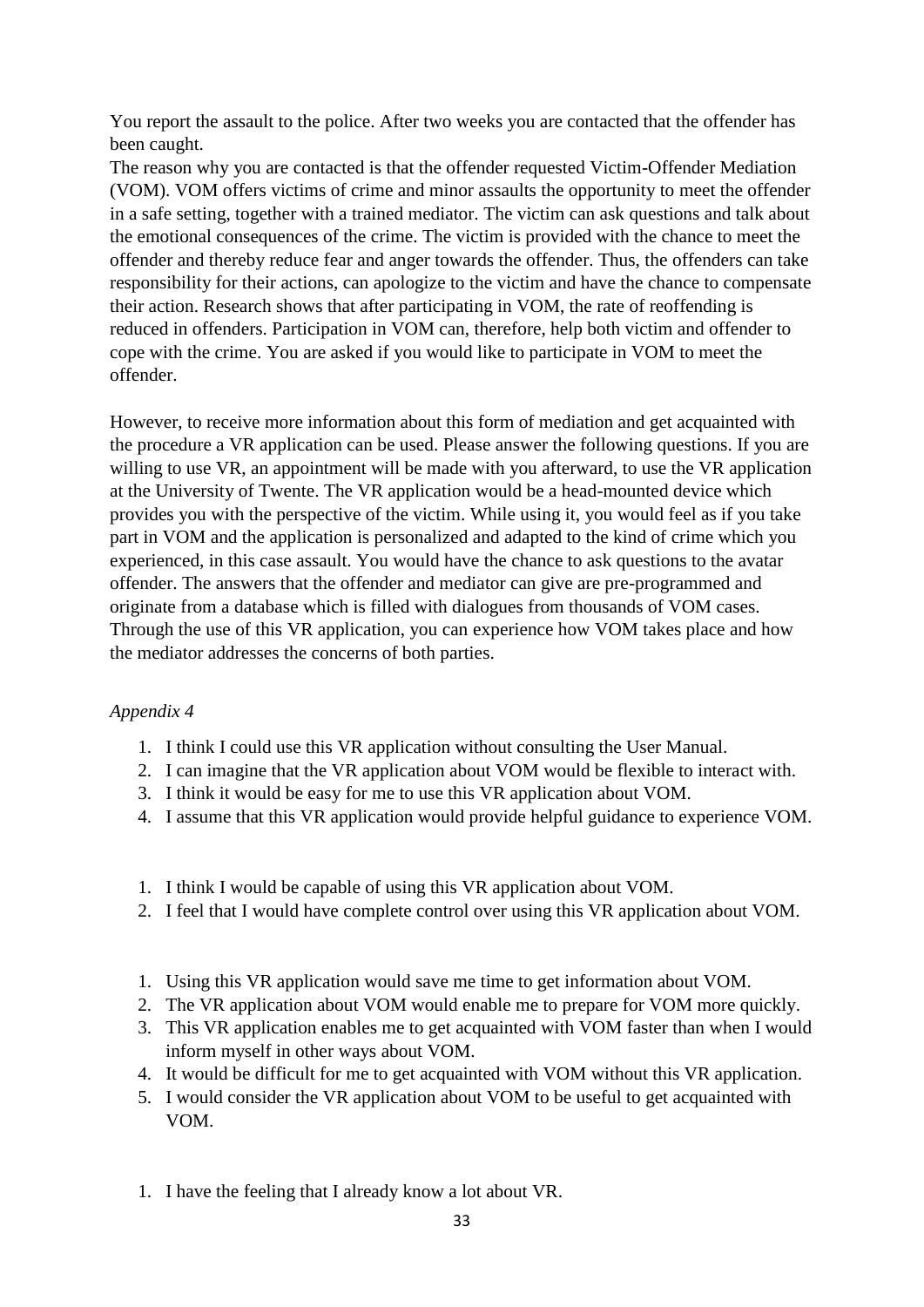- 2. I already have some personal experiences with VR.
- 3. I already have some personal experiences, using VR in emotional situations.
- 1. If I hear about new information technology, I would look for ways to experiment with it.
- 2. Among my peers, I am usually the first to try out new information technologies.
- 3. In general, I am hesitant to try out new information technologies.
- 4. I like to experiment with new information technologies.
- 1. I can imagine feeling unsteady because of the offender.
- 2. I can imagine feeling terrified towards the offender.
- 3. I can imagine feeling very nervous due to the offender.
- 4. I can imagine feeling unable to relax because of the offender.
- 5. I can imagine being fearful when thinking of the offender.
- 6. I think I would be scared of the offender.
- 1. I can imagine feeling angry towards the offender.
- 2. I can imagine feeling unable to control my negative feelings towards the offender.
- 3. I can imagine feeling outraged towards the offender.
- 4. I can imagine feeling furious towards the offender.

# *Appendix 5*

- 1. I would participate in this VR application about VOM.
- 2. I think that this VR application about VOM in general can be useful.
- 3. In my opinion, this VR application about VOM would prepare me successfully for VOM.
- 4. I would like to experience this VR application about VOM to prepare for VOM.
- 5. I would like to put myself in the position of the victim in the VR application about VOM.
- 6. By using the VR application about VOM I would feel less anxious about the meeting with the offender.
- 1. At this point of time I would accept the mediation proposal of the offender.
- 2. I would like to participate in the actual meeting with the offender in VOM.
- 3. My decision to participate in the actual meeting with the offender in VOM would depend on my experiences in the VR application.
- 4. Would you like to schedule a meeting with the researcher to try out the VR application? Yes/No

If you choose no, please indicate why you would not want to schedule a meeting with the supervisor: